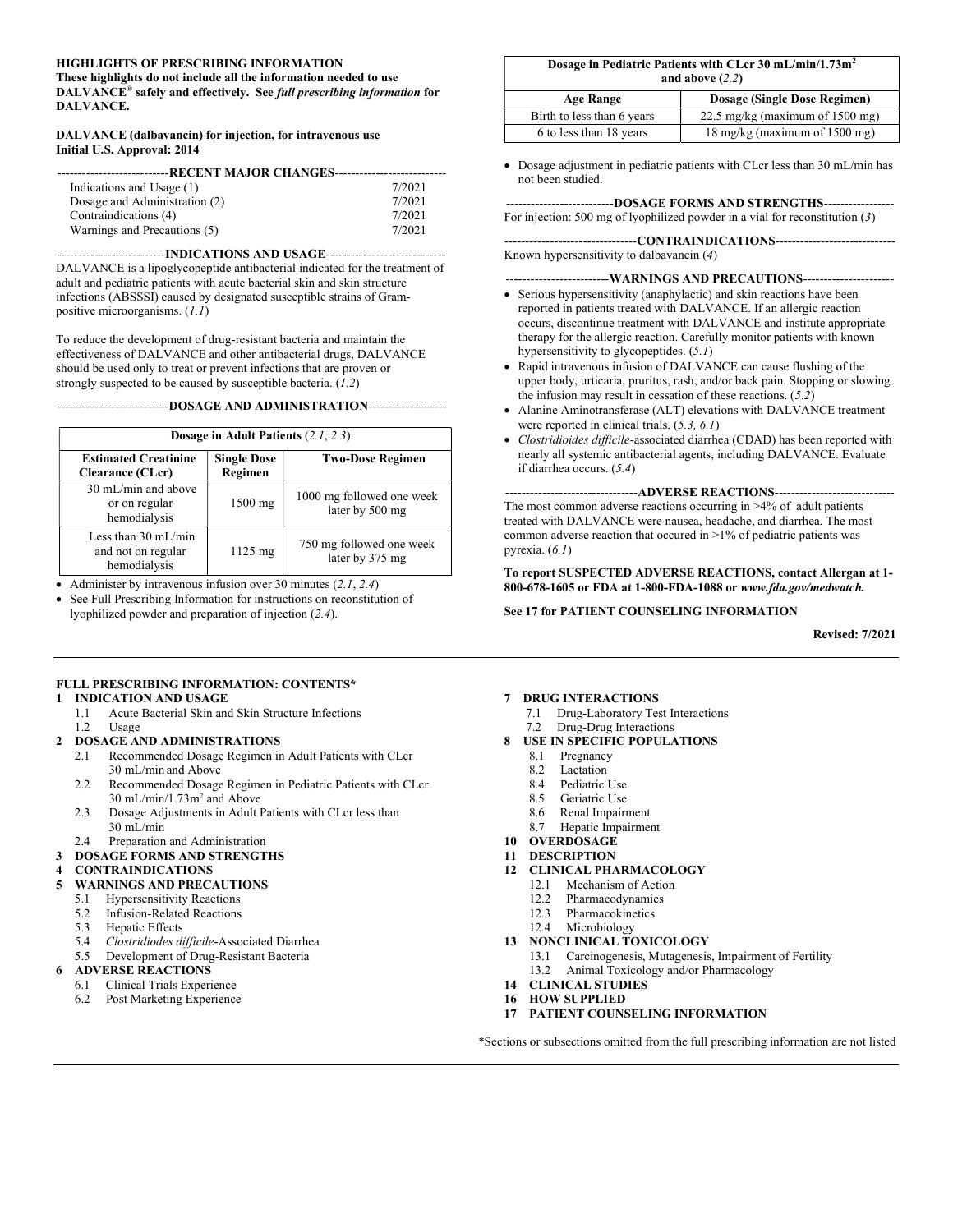# FULL PRESCRIBING INFORMATION

# 1 INDICATION AND USAGE

## 1.1 Acute Bacterial Skin and Skin Structure Infections

DALVANCE<sup>®</sup> is indicated for the treatment of adult and pediatric patients with acute bacterial skin and skin structure infections (ABSSSI) caused by designated susceptible strains of the following Gram-positive microorganisms: Staphylococcus aureus (including methicillinsusceptible and methicillin-resistant isolates), Streptococcus pyogenes, Streptococcus agalactiae, Streptococcus dysgalactiae, Streptococcus anginosus group (including S. anginosus, S. intermedius, S. constellatus) and Enterococcus faecalis (vancomycin susceptible isolates).

## 1.2 Usage

To reduce the development of drug-resistant bacteria and maintain the effectiveness of DALVANCE and other antibacterial agents, DALVANCE should be used only to treat or prevent infections that are proven or strongly suspected to be caused by susceptible bacteria. When culture and susceptibility information are available, they should be considered in selecting or modifying antibacterial therapy. In the absence of such data, local epidemiology and susceptibility patterns may contribute to the empiric selection of therapy.

# 2 DOSAGE AND ADMINISTRATION

# 2.1 Recommended Dosage Regimen in Adult Patients with CLcr 30 mL/min and Above

The recommended dosage regimen of DALVANCE in adult patients with CLcr 30 mL/min and above) is 1500 mg, administered either as a single dose regimen, or as a two-dose regimen of DALVANCE 1000 mg followed one week later by 500 mg. Administer DALVANCE over 30 minutes by intravenous infusion. For adult patients with CLcr less than 30 mL/min, dosage adjustment is required *[see Dosage and Administration (2.3) and Clinical Pharmacology (12.3)]*.

# 2.2 Recommended Dosage Regimen in Pediatric Patients with CLcr 30 mL/min/1.73m<sup>2</sup> and Above

The recommended dosage regimen of DALVANCE in pediatric patients with CLcr  $30 \text{ mL/min}/1.73 \text{m}^2$  and above is a single dose regimen based on the age and weight of the pediatric patient (Table 1). Administer DALVANCE over 30 minutes by intravenous infusion.

There is insufficient information to recommend dosage adjustment for pediatric patients younger than 18 years with CLcr less than 30 mL/min/1.73m<sup>2</sup> [see Use in Specific Populations (8.4) and Clinical Pharmacology (12.3)].

# Table 1. Dosage of DALVANCE in Pediatric Patients with CLcr\* 30 mL/min/1.73m2 and above

| Age Range                  | Dosage (Single Dose Regimen)                    |
|----------------------------|-------------------------------------------------|
| Birth to less than 6 years | 22.5 mg/kg (maximum $1500$ mg)                  |
| 6 to less than 18 years    | $18 \text{ mg/kg}$ (maximum $1500 \text{ mg}$ ) |

\*Estimate CLcr or glomerular fitration rate (GFR) using an age-appropriate equation accepted for pediatric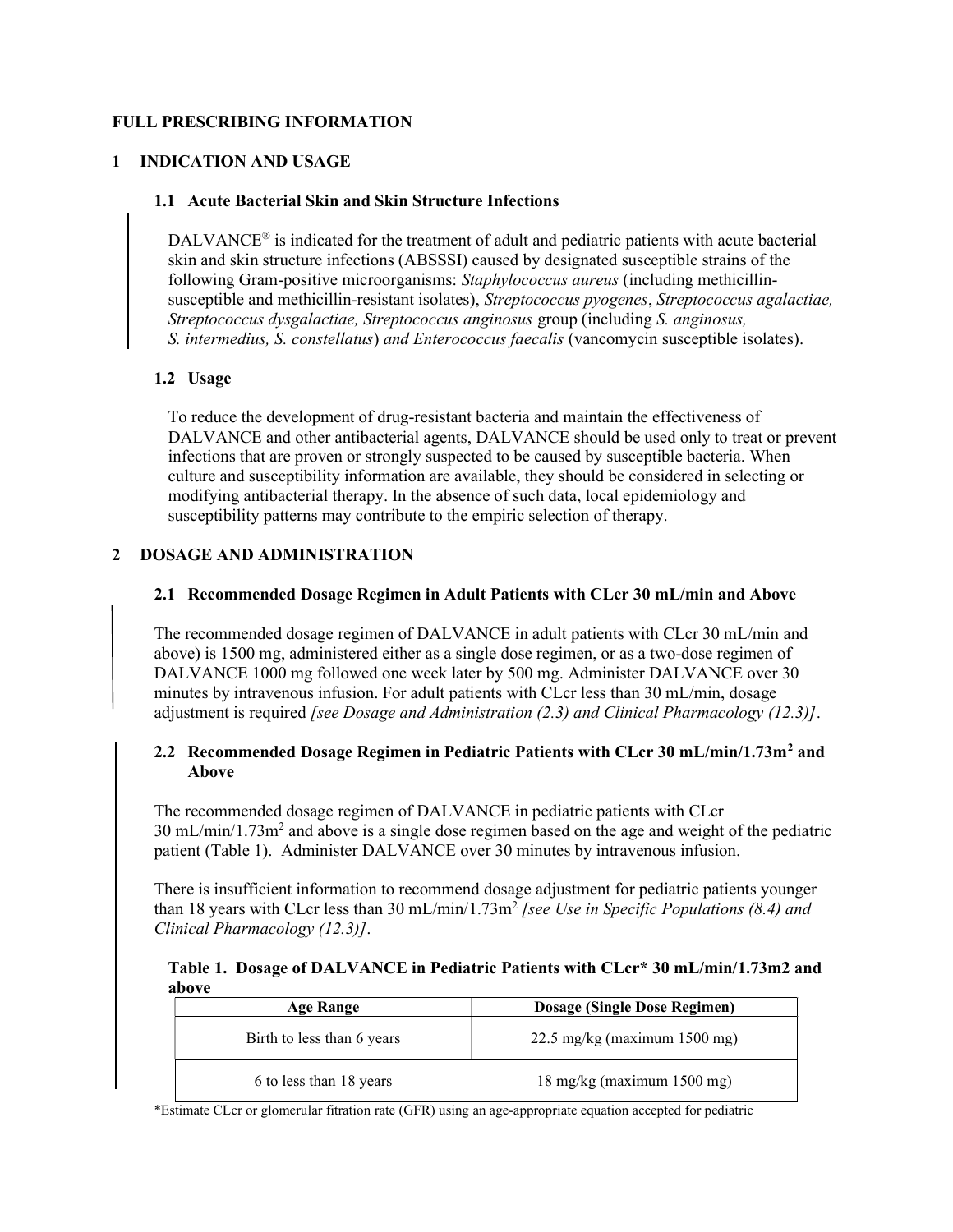patients (birth to less than 18 years old) to define renal function impairment.

# 2.3 Dosage Adjustments in Adult Patients with CLcr less than 30 mL/min

In adult patients with renal impairment whose known CLcr is less than 30 mL/min and who are not receiving regularly scheduled hemodialysis, the recommended dosage regimen of DALVANCE is 1125 mg, administered either as a single dose regimen, or as a two-dose regimen of DALVANCE 750 mg followed one week later by 375 mg.

No dosage adjustment is recommended for adult patients receiving regularly scheduled hemodialysis, and DALVANCE can be administered without regard to the timing of hemodialysis [see Use in Specific Populations (8.6) and Clinical Pharmacology (12.3)].

# 2.4 Preparation and Administration

DALVANCE (dalbavancin) for injection must be reconstituted with either Sterile Water for Injection, USP, or 5% Dextrose Injection, USP, and subsequently diluted only with 5% Dextrose Injection, USP, to a final concentration of 1 mg/mL to 5 mg/mL. Parenteral drug products should be inspected visually for particulate matter and discoloration prior to administration, whenever solution and container permit.

Reconstitution: DALVANCE must be reconstituted under aseptic conditions, using 25 mL of either Sterile Water for Injection, USP, or 5% Dextrose Injection, USP, for each 500 mg vial. To avoid foaming, alternate between gentle swirling and inversion of the vial until its contents are completely dissolved. Do not shake. The reconstituted vial contains 20 mg/mL dalbavancin as a clear, colorless to yellow solution.

Reconstituted vials may be stored either refrigerated at  $2^{\circ}$ C to  $8^{\circ}$ C (36 $^{\circ}$ F to 46 $^{\circ}$ F), or at controlled room temperature 20 $^{\circ}$ C to 25  $^{\circ}$ C (68 $^{\circ}$ F to 77  $^{\circ}$ F). Do not freeze.

# Dilution:

Adult Patients: Aseptically transfer the required dose of reconstituted DALVANCE solution from the vial(s) to an intravenous bag or bottle containing 5% Dextrose Injection, USP. The diluted solution must have a final dalbavancin concentration of 1 mg/mL to 5 mg/mL. Discard any unused portion of the reconstituted solution.

Pediatric Patients: For pediatric patients, the dose of DALVANCE will vary according to the age and weight of the child up to a maximum of 1500 mg *[see Dosage and Administration (2.2)]*. Aseptically transfer the required dose of reconstituted DALVANCE solution, based on the child's weight, from the vial(s) to an intravenous bag or bottle containing 5% Dextrose Injection, USP. The diluted solution must have a final dalbavancin concentration of 1 mg/mL to 5 mg/mL. Discard any unused portion of the reconstituted solution.

Once diluted into an intravenous bag or bottle as described above, DALVANCE may be stored either refrigerated at 2 °C to 8 °C (36 °F to 46 °F) or at a controlled room temperature of 20 °C to 25 °C (68 °F to 77 °F). Do not freeze.

The total time from reconstitution to dilution to administration should not exceed 48 hours.

Like all parenteral drug products, diluted DALVANCE should be inspected visually for particulate matter prior to infusion. If particulate matter is identified, do not use.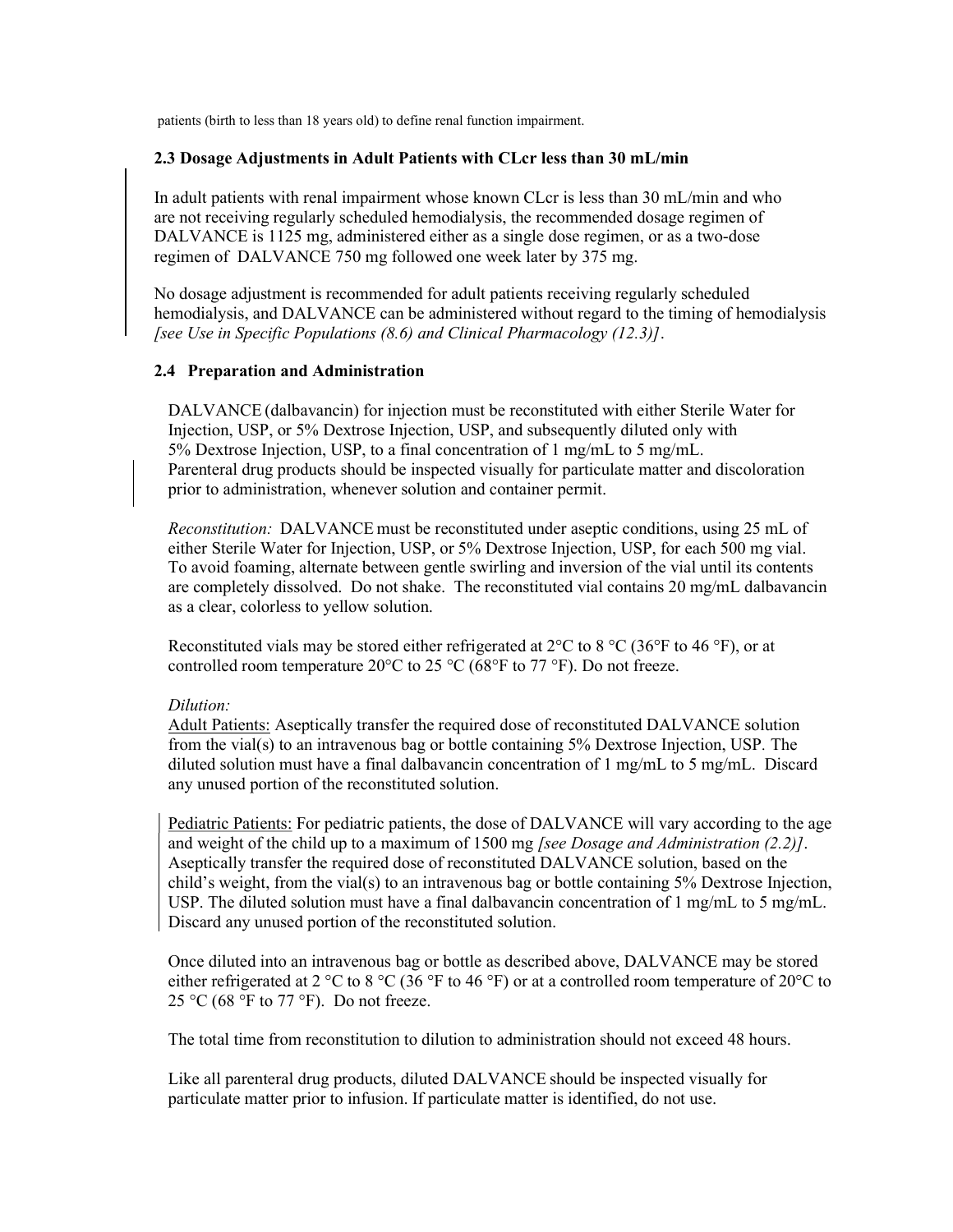Administration: After reconstitution and dilution, administer DALVANCE via intravenous infusion, using a total infusion time of 30 minutes.

Do not co-infuse DALVANCE with other medications or electrolytes. Saline-based infusion solutions may cause precipitation and should not be used. The compatibility of reconstituted DALVANCE with intravenous medications, additives, or substances other than 5% Dextrose Injection, USP has not been established.

If a common intravenous line is being used to administer other drugs in addition to DALVANCE, the line should be flushed before and after each DALVANCE infusion with 5% Dextrose Injection, USP.

## 3 DOSAGE FORMS AND STRENGTHS

DALVANCE is supplied in clear glass vials containing sterile powder (white/off-white to pale yellow) equivalent to 500 mg of dalbavancin.

# 4 CONTRAINDICATIONS

DALVANCE is contraindicated in patients with known hypersensitivity to dalbavancin.

## 5 WARNINGS AND PRECAUTIONS

### 5.1 Hypersensitivity Reactions

Serious hypersensitivity (anaphylactic) and skin reactions have been reported in patients treated with DALVANCE. If an allergic reaction to DALVANCE occurs, discontinue treatment with DALVANCE and institute appropriate therapy for the allergic reaction. Before using DALVANCE, inquire carefully about previous hypersensitivity reactions to other glycopeptides. Due to the possibility of cross-sensitivity, carefully monitor for signs of hypersensitivity during treatment with DALVANCE in patients with a history of glycopeptide allergy [see Patient Counseling Information (17)].

### 5.2 Infusion-Related Reactions

DALVANCE is administered via intravenous infusion, using a total infusion time of 30 minutes to minimize the risk of infusion-related reactions. Rapid intravenous infusions of DALVANCE can cause flushing of the upper body, urticaria, pruritus, rash, and/or back pain. Stopping or slowing the infusion may result in cessation of these reactions.

### 5.3 Hepatic Effects

In Phase 2 and 3 clinical trials, more DALVANCE than comparator-treated subjects with normal baseline transaminase levels had post-baseline alanine aminotransferase (ALT) elevation greater than 3 times the upper limit of normal (ULN). Overall, abnormalities in liver tests (ALT, AST, bilirubin) were reported with similar frequency in the DALVANCE and comparator arms [see Adverse Reactions (6.1)].

### 5.4 Clostridioides difficile-Associated Diarrhea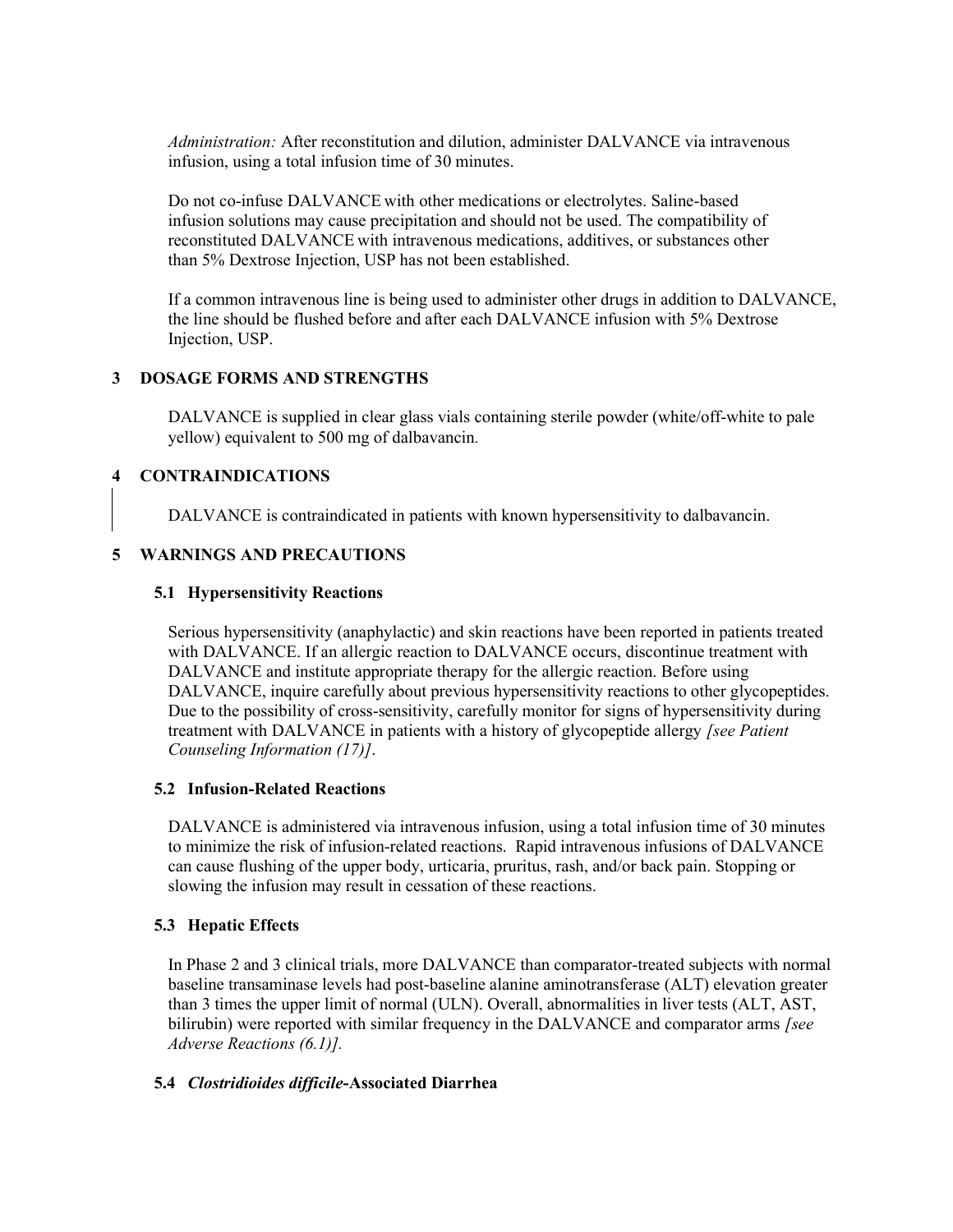Clostridioides difficile-associated diarrhea (CDAD) has been reported in users of nearly all systemic antibacterial drugs, including DALVANCE, with severity ranging from mild diarrhea to fatal colitis. Treatment with antibacterial agents can alter the normal flora of the colon, and may permit overgrowth of C. difficile.

C. difficile produces toxins A and B which contribute to the development of CDAD. Hypertoxin-producing strains of C. difficile cause increased morbidity and mortality, as these infections can be refractory to antibacterial therapy and may require colectomy. CDAD must be considered in all patients who present with diarrhea following antibacterial use. Careful medical history is necessary because CDAD has been reported to occur more than 2 months after the administration of antibacterial agents.

If CDAD is suspected or confirmed, ongoing antibacterial use not directed against C. difficile should be discontinued, if possible. Appropriate measures such as fluid and electrolyte management, protein supplementation, antibacterial treatment of C. difficile, and surgical evaluation should be instituted as clinically indicated.

# 5.5 Development of Drug-Resistant Bacteria

Prescribing DALVANCE in the absence of a proven or strongly suspected bacterial infection or a prophylactic indication is unlikely to provide benefit to the patient and increases the risk of the development of drug-resistant bacteria.

## 6 ADVERSE REACTIONS

The following clinically significant adverse reactions are also discussed elsewhere in the labeling:

- Hypersensitivity Reactions [see Warnings and Precautions (5.1)]
- Infusion Related Reactions *[see Warnings and Precautions*  $(5.2)$ *]*
- Hepatic Effects [see Warnings and Precautions (5.3)]
- Clostridioides difficile-associated Diarrhea [see Warnings and Precautions (5.4)]

### 6.1 Clinical Trials Experience

Because clinical trials are conducted under widely varying conditions, adverse reaction rates observed in clinical trials of DALVANCE cannot be directly compared to rates in the clinical trials of another drug and may not reflect rates observed in practice.

### Clinical Trials Experience in Adult Patients

Adverse reactions were evaluated for 2473 patients treated with DALVANCE: 1778 patients were treated with DALVANCE in seven Phase 2/3 trials comparing DALVANCE to comparator antibacterial drugs and 695 patients were treated with DALVANCE in one Phase 3 trial comparing DALVANCE single and two-dose regimens. The median age of patients treated with DALVANCE was 48 years, ranging between 16 and 93 years. Patients treated with DALVANCE were predominantly male (59.5%) and White (81.2%).

### Serious Adverse Reactions and Adverse Reactions Leading to Discontinuation

Serious adverse reactions occurred in 121/2473 (4.9%) of patients treated with any regimen of DALVANCE. In the Phase 2/3 trials comparing DALVANCE to comparator, serious adverse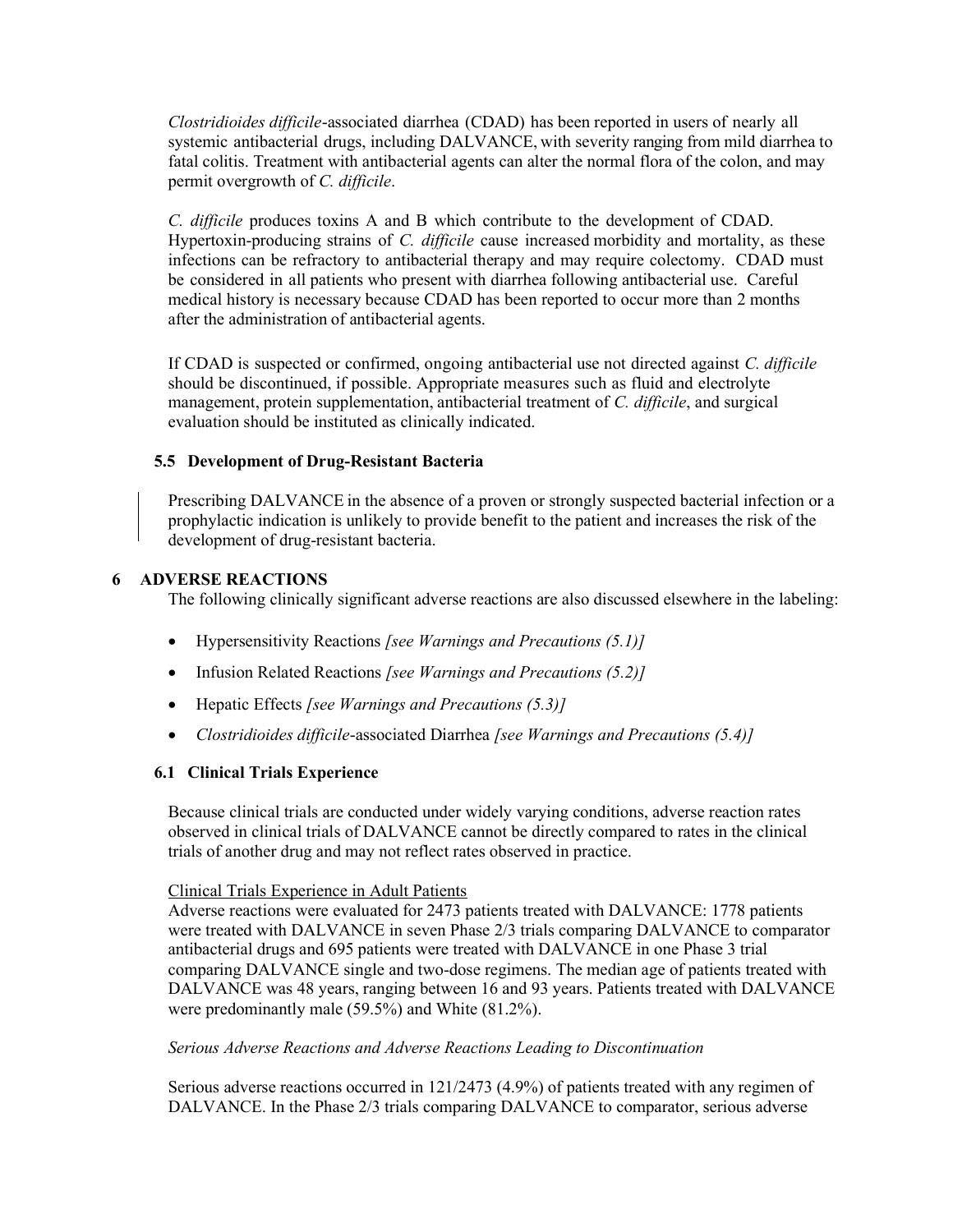reactions occurred in 109/1778 (6.1%) of patients in the DALVANCE group and 80/1224 (6.5%) of patients in the comparator group. In a Phase 3 trial comparing DALVANCE single and twodose regimens, serious adverse reactions occurred in 7/349 (2.0%) of patients in the DALVANCE single dose group and 5/346 (1.4%) of patients in the DALVANCE two-dose group. DALVANCE was discontinued due to an adverse reaction in 64/2473 (2.6%) patients treated with any regimen of DALVANCE. In the Phase 2/3 trials comparing DALVANCE to comparator, DALVANCE was discontinued due to an adverse reaction in 53/1778 (3.0%) of patients in the DALVANCE group and 35/1224 (2.9%) of patients in the comparator group. In a Phase 3 trial comparing DALVANCE single and two-dose regimens, DALVANCE was discontinued due to an adverse reaction in 6/349 (1.7%) of patients in the DALVANCE single dose group and 5/346 (1.4%) of patients in the DALVANCE two-dose group.

## Most Common Adverse Reactions

The most common adverse reactions in patients treated with DALVANCE in Phase 2/3 trials were nausea (5.5%), headache (4.7%), and diarrhea (4.4%). The median duration of adverse reactions was 3.0 days in patients treated with DALVANCE. In the Phase 2/3 trials comparing DALVANCE to comparator, the median duration of adverse reactions was 3.0 days for patients in the DALVANCE group and 4.0 days in patients in the comparator group. In a Phase 3 trial comparing DALVANCE single and two-dose regimens, the median duration of adverse reactions was 3.0 days for patients in the DALVANCE single and two-dose group.

Table 2 lists selected adverse reactions occurring in 2% or more of patients treated with DALVANCE in Phase 2/3 clinical trials.

| (Number (%) of Patients) |                 |                 |  |  |
|--------------------------|-----------------|-----------------|--|--|
| <b>Adverse Reactions</b> | <b>DALVANCE</b> | Comparator<br>÷ |  |  |
|                          | $(N = 1778)$    | $(N = 1224)$    |  |  |
| Nausea                   | 98 (5.5)        | 78 (6.4)        |  |  |
| Diarrhea                 | 79 (4.4)        | 72(5.9)         |  |  |
| Headache                 | 83(4.7)         | 59 $(4.8)$      |  |  |
| Vomiting                 | 50(2.8)         | 37(3)           |  |  |
| Rash                     | 48(2.7)         | 30(2.4)         |  |  |
| Pruritus                 | 38(2.1)         | 41 $(3.3)$      |  |  |

# Table 2. Selected Adverse Reactions Occurring in  $\geq 2\%$  of Patients Receiving DALVANCE in Phase 2/3 Trials

\* Comparators included linezolid, cefazolin, cephalexin, and vancomycin.

In the Phase 3 trial comparing the single and two-dose regimen of DALVANCE, the adverse reaction that occurred in 2% or more of patients treated with DALVANCE was nausea (3.4% in the DALVANCE single dose group and 2% in the DALVANCE two-dose group).

The following selected adverse reactions were reported in DALVANCE treated patients at a rate of less than 2% in these clinical trials:

Blood and lymphatic system disorders: anemia, hemorrhagic anemia, leucopenia, neutropenia, thrombocytopenia, petechiae, eosinophilia, thrombocytosis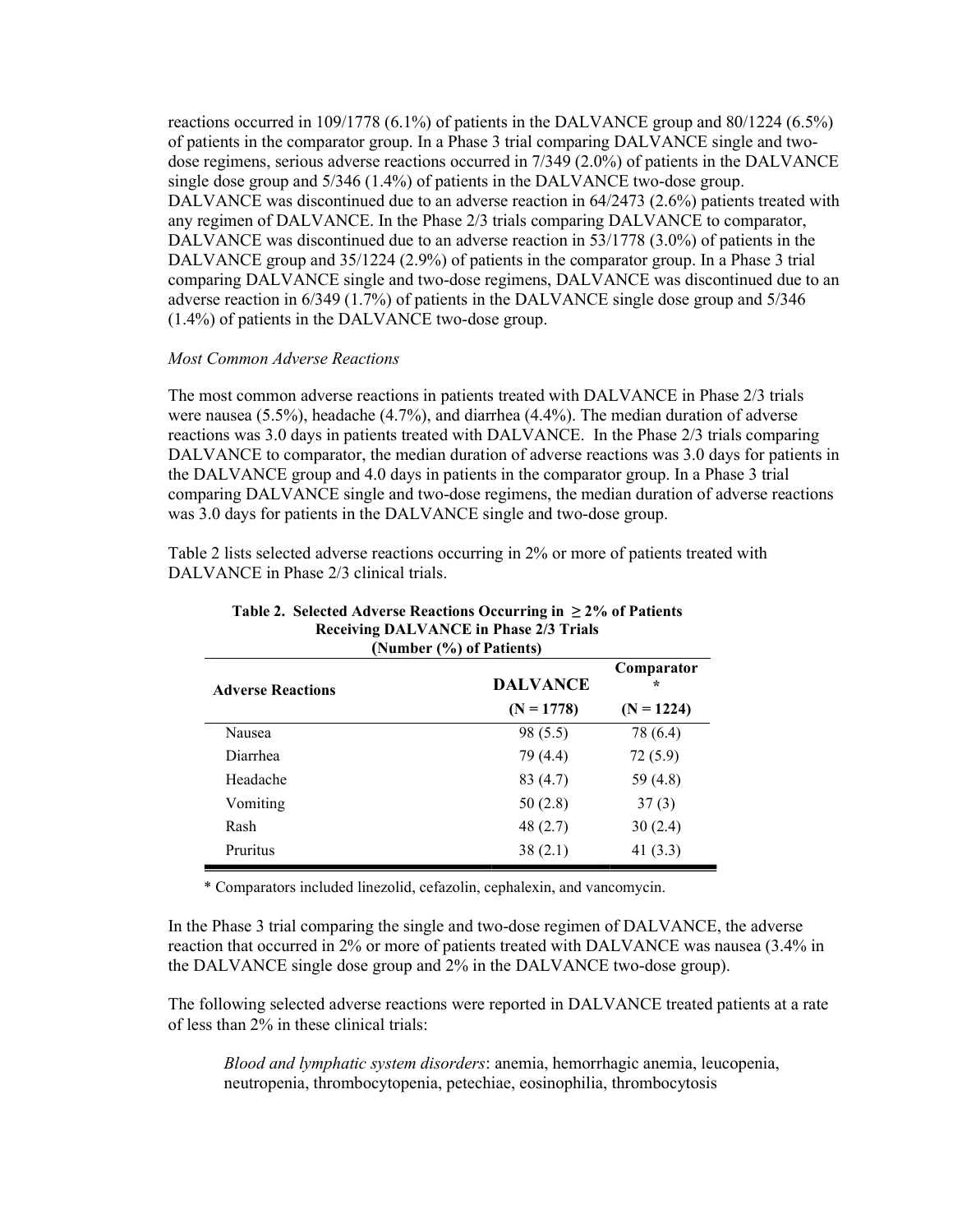Gastrointestinal disorders: gastrointestinal hemorrhage, melena, hematochezia, abdominal pain

General disorders and administration site conditions: infusion-related reactions

Hepatobiliary disorders: hepatotoxicity

Immune system disorders: anaphylactic reaction

Infections and infestations: Clostridioides difficile colitis, oral candidiasis, vulvovaginal mycotic infection

Investigations: hepatic transaminases increased, blood alkaline phosphatase increased, international normalized ratio increased, blood lactate dehydrogenase increased, gammaglutamyl transferase increased

Metabolism and nutrition disorders: hypoglycemia

Nervous system disorders: dizziness

Respiratory, thoracic and mediastinal disorders: bronchospasm

Skin and subcutaneous tissue disorders: rash, pruritus, urticaria

Vascular disorders: flushing, phlebitis, wound hemorrhage, spontaneous hematoma

Alanine Aminotransferase (ALT) Elevations

Among patients with normal baseline ALT levels treated with DALVANCE 17 (0.8%) had post baseline ALT elevations greater than 3 times the upper limit of normal (ULN) including five subjects with post-baseline ALT values greater than 10 times ULN. Among patients with normal baseline ALT levels treated with non-DALVANCE comparators 2 (0.2%) had post-baseline ALT elevations greater than 3 times the upper limit of normal. Fifteen of the 17 patients treated with DALVANCE and one comparator patient had underlying conditions which could affect liver enzymes, including chronic viral hepatitis, history of alcohol abuse and metabolic syndrome. In addition, one DALVANCE-treated subject in a Phase 1 trial had post-baseline ALT elevations greater than 20 times ULN. ALT elevations were reversible in all subjects with follow-up assessments. No comparator-treated subject with normal baseline transaminases had post-baseline ALT elevation greater than 10 times ULN.

#### Clinical Trials Experience in Pediatric Patients

Adverse reactions were evaluated in one Phase 3 pediatric clinical trial which included 161 pediatric patients from birth to less than 18 years of age with ABSSSI treated with DALVANCE (83 patients treated with a single dose of DALVANCE and 78 patients treated with a two-dose regimen of DALVANCE) and 30 patients treated with comparator agents for a treatment period up to 14 days. The median age of pediatric patients treated with DALVANCE was 9 years, ranging from birth to <18 years. The majority of patients were male (62.3%) and White (89.0%).

The safety findings of DALVANCE in pediatric patients were similar to those observed in adults.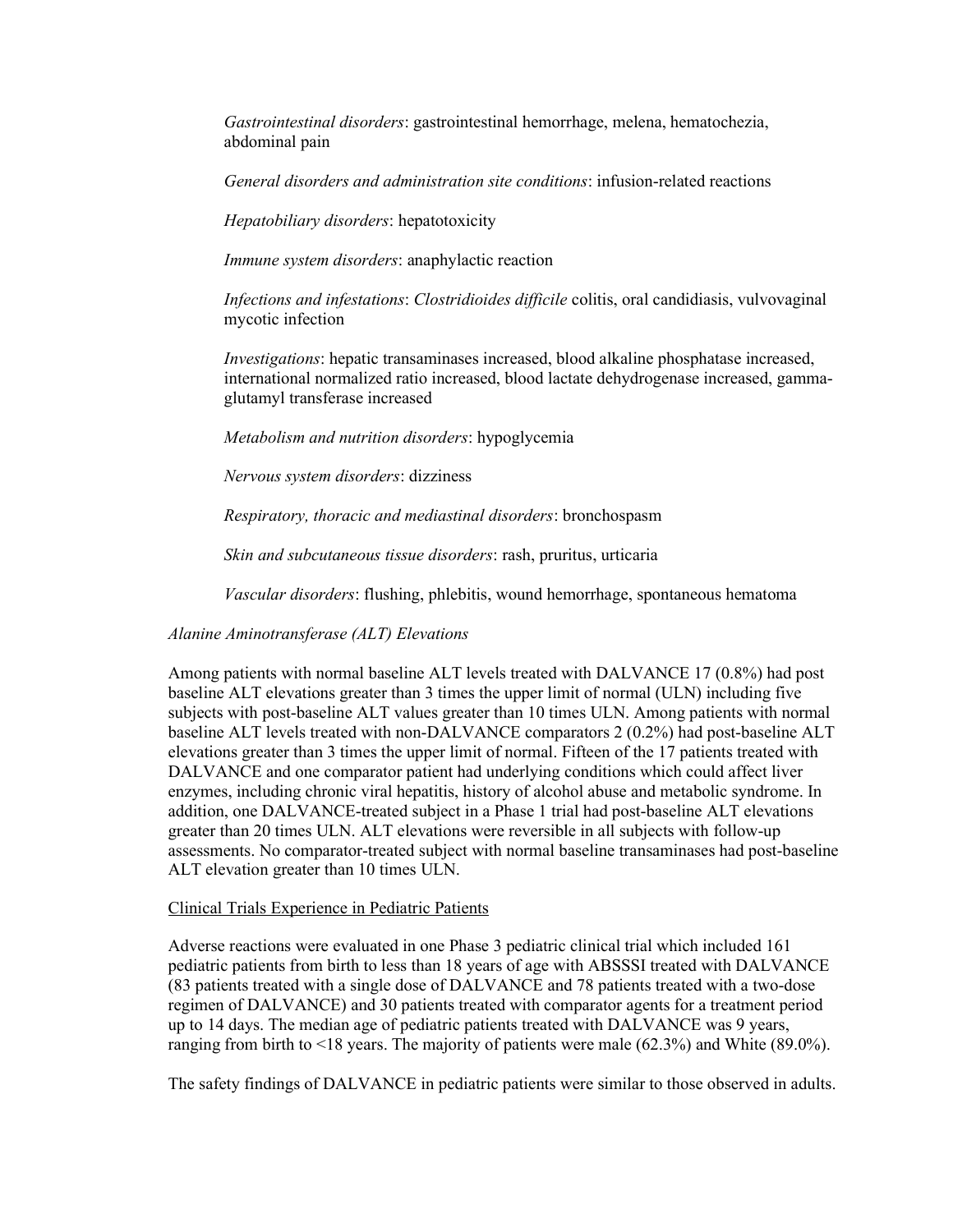Serious Adverse Reactions and Adverse Reactions Leading to Discontinuation Serious adverse reactions (SARs) occurred in 3/161 (1.9%) of patients treated with DALVANCE, all in the single-dose arm. There were no adverse reactions leading to DALVANCE discontinuation.

Most Common Adverse Reactions Most common adverse reaction occuring in more than 1% of pediatric patients 2/161 (1.2%) was pyrexia.

Other Adverse Reactions The following selected adverse reactions were reported in DALVANCE-treated patients at a rate of less than 1% in this pediatric clinical trial: Gastrointestinal disorders: diarrhea Nervous system disorders: dizziness Skin and subcutaneous tissue disorders: pruritus

# 6.2 Post Marketing Experience

The following adverse reaction has been identified during post-approval use of dalbavancin. Because the reaction is reported voluntarily from a population of uncertain size, it is not possible to reliably estimate the frequency or establish a causal relationship to drug exposure.

General disorders and administration site conditions: Back pain as an infusion-related reaction [See Warnings and Precautions (5.2)].

## 7 DRUG INTERACTIONS

### 7.1 Drug-Laboratory Test Interactions

Drug-laboratory test interactions have not been reported. DALVANCE at therapeutic concentrations does not artificially prolong prothrombin time (PT) or activated partial thromboplastin time (aPTT).

### 7.2 Drug-Drug Interactions

No clinical drug-drug interaction studies have been conducted with DALVANCE. There is minimal potential for drug-drug interactions between DALVANCE and cytochrome P450 (CYP450) substrates, inhibitors, or inducers [see Clinical Pharmacology (12.3)].

# 8 USE IN SPECIFIC POPULATIONS

### 8.1 Pregnancy

### Risk Summary

There are no adequate and well-controlled studies with DALVANCE use in pregnant women to evaluate for a drug-associated risk of major birth defects, miscarriage or adverse developmental outcomes.

No treatment-related malformations or embryo-fetal toxicity were observed in pregnant rats or rabbits at clinically relevant exposures of dalbavancin. Treatment of pregnant rats with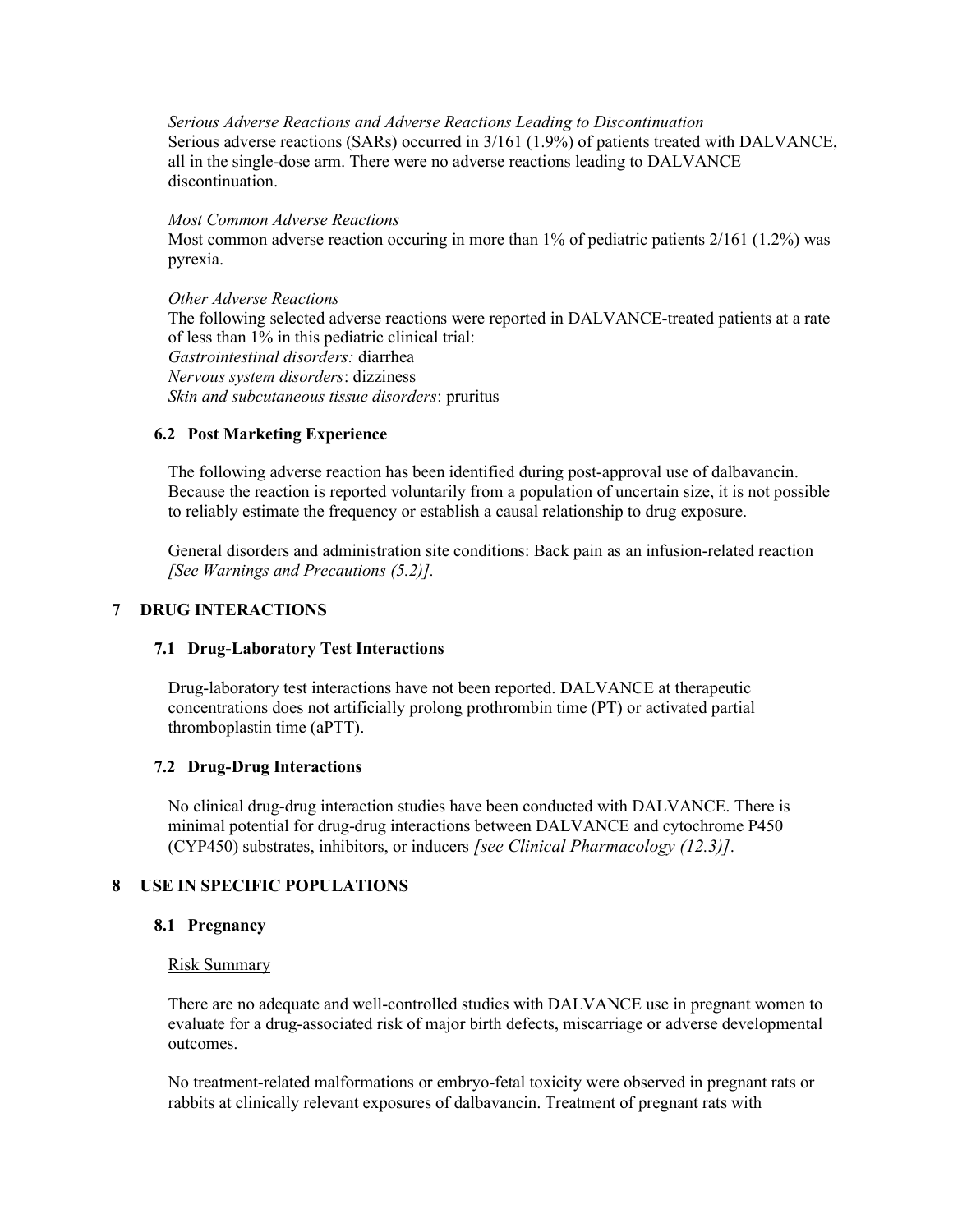dalbavancin at 3.5 times the human dose on an exposure basis during early embryonic development and from implantation to the end of lactation resulted in delayed fetal maturation and increased fetal loss, respectively [see Data].

The estimated background risk of major birth defects and miscarriage for the indicated population is unknown. All pregnancies have a background risk of birth defect, loss, or other adverse outcomes. In the U.S. general population, the estimated background risk of major birth defects and miscarriage in clinically recognized pregnancies is 2% to 4% and 15% to 20%, respectively.

Data

## Animal Data

No evidence of embryo or fetal toxicity was found in the rat or rabbit at a dose of 15 mg/kg/day (1.2 and 0.7 times the human dose on an exposure basis, respectively). Delayed fetal maturation was observed in the rat at a dose of 45 mg/kg/day (3.5 times the human dose on an exposure basis).

In a rat prenatal and postnatal development study, increased embryo lethality and increased offspring deaths during the first week post-partum were observed at a dose of 45 mg/kg/day (3.5 times the human dose on an exposure basis).

# 8.2 Lactation

## Risk Summary

There are no data on the presence of dalbavancin or its metabolite in human milk, the effects on the breast-fed child, or the effects on milk production. Dalbavancin is excreted in the milk of lactating rats. When a drug is present in animal milk, it is likely that the drug will be present in human milk.

The developmental and health benefits of breastfeeding should be considered along with the mother's clinical need for DALVANCE and any potential adverse effects on the breast-fed child from DALVANCE or from the underlying maternal condition.

### 8.4 Pediatric Use

The safety and effectiveness of DALVANCE for the treatment of ABSSSI has been established in pediatric patients aged birth to less than 18 years. Use of DALVANCE for this indication is supported by evidence from adequate and well-controlled studies in adults with additional pharmacokinetic and safety data in pediatric patients aged birth to less than 18 years [see Adverse Reactions (6.1), Clinical Pharmacology (12.3), and Clinical Studies (14.1)].

There is insufficient information to recommend dosage adjustment for pediatric patients with ABSSSI and CLcr less than 30 mL/min/1.73m<sup>2</sup> [see Dosage and Administration (2.2)].

# 8.5 Geriatric Use

Of the 2473 patients treated with DALVANCE in Phase 2 and 3 clinical trials, 403 patients (16.3%) were 65 years of age or older. The efficacy and tolerability of DALVANCE were similar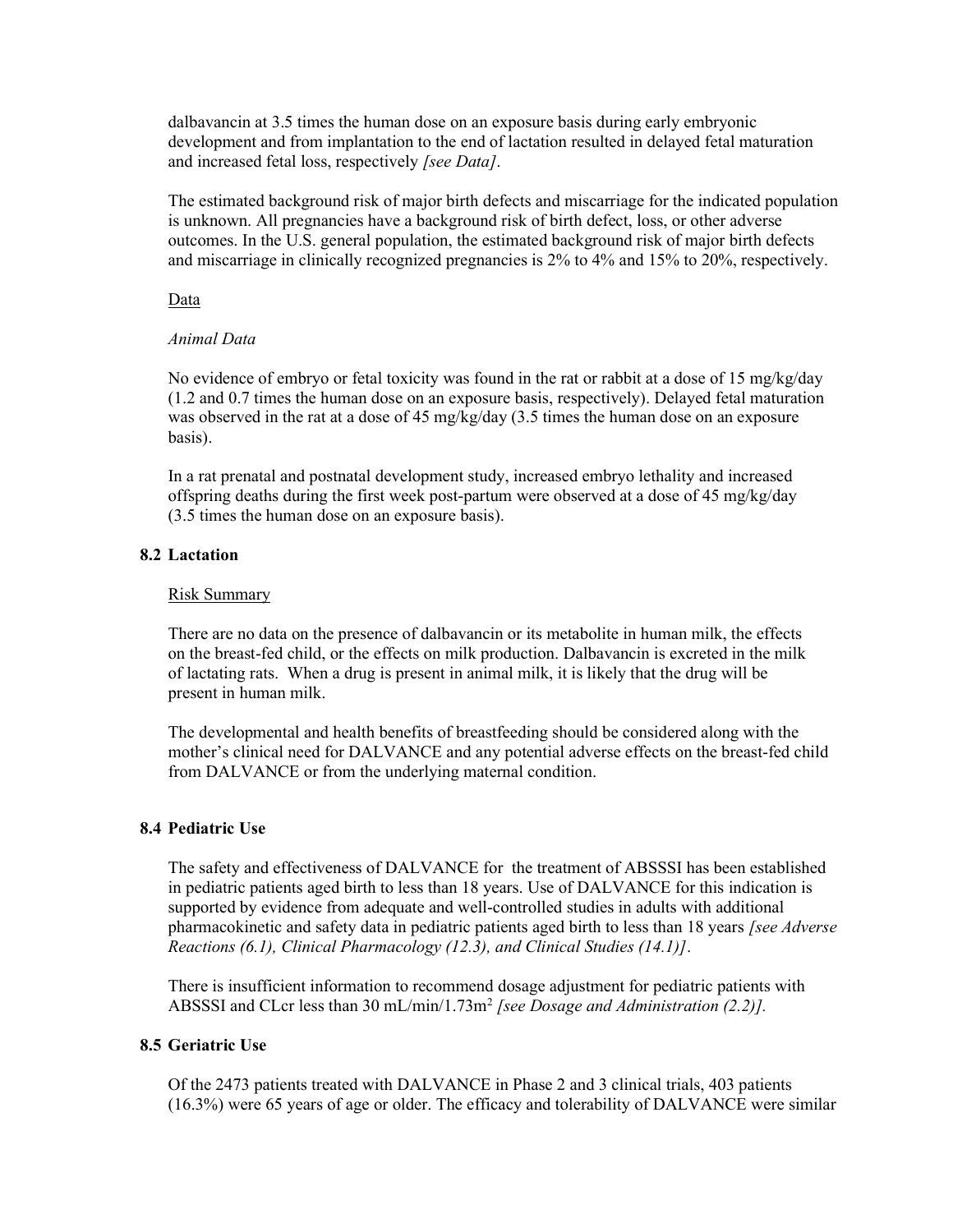to comparator regardless of age. The pharmacokinetics of DALVANCE was not significantly altered with age; therefore, no dosage adjustment is necessary based on age alone.

DALVANCE is substantially excreted by the kidney, and the risk of adverse reactions may be greater in patients with impaired renal function. Because elderly patients are more likely to have decreased renal function, care should be taken in dose selection in this age group.

## 8.6 Renal Impairment

In patients with renal impairment whose known CLcr is less than 30 mL/min and who are not receiving regularly scheduled hemodialysis, the recommended regimen for DALVANCE is 1125 mg, administered as a single dose, or 750 mg followed one week later by 375 mg. No dosage adjustment is recommended for patients receiving regularly scheduled hemodialysis, and DALVANCE can be administered without regard to the timing of hemodialysis. There is insufficient information to recommend dosage adjustment for pediatric patients younger than 18 years with CLcr less than 30 mL/min/1.73m<sup>2</sup> [see Dosage and Administration (2.3), Clinical Pharmacology (12.3)].

## 8.7 Hepatic Impairment

No dosage adjustment of DALVANCE is recommended for patients with mild hepatic impairment (Child-Pugh Class A). Caution should be exercised when prescribing DALVANCE to patients with moderate or severe hepatic impairment (Child-Pugh Class B or C) as no data are available to determine the appropriate dosing in these patients [see Clinical Pharmacology  $(12.3)$ ].

### 10 OVERDOSAGE

Specific information is not available on the treatment of overdose with DALVANCE, as doselimiting toxicity has not been observed in clinical studies. In Phase 1 studies, healthy volunteers have been administered cumulative doses of up to 4500 mg over a period of up to 8 weeks (not an approved dosing regimen), with no signs of toxicity or laboratory results of clinical concern.

Treatment of overdose with DALVANCE should consist of observation and general supportive measures. Although no information is available specifically regarding the use of hemodialysis to treat overdose, in a Phase 1 study in patients with renal impairment less than 6% of the recommended dalbavancin dose was removed [see Clinical Pharmacology (12.3)].

# 11 DESCRIPTION

DALVANCE (dalbavancin) for injection is a lipoglycopeptide antibacterial synthesized from a fermentation product of Nonomuraea species.

Dalbavancin is a mixture of five closely related active homologs  $(A_0, A_1, B_0, B_1, A_1, B_2)$ ; the component  $B_0$  is the major component of dalbavancin. The homologs share the same core structure and differ in the fatty acid side chain of the N-acylaminoglucuronic acid moiety  $(R_1)$  structure and/or the presence of an additional methyl group  $(R_2)$  on the terminal amino group (shown in the Figure 1 and Table 3 below).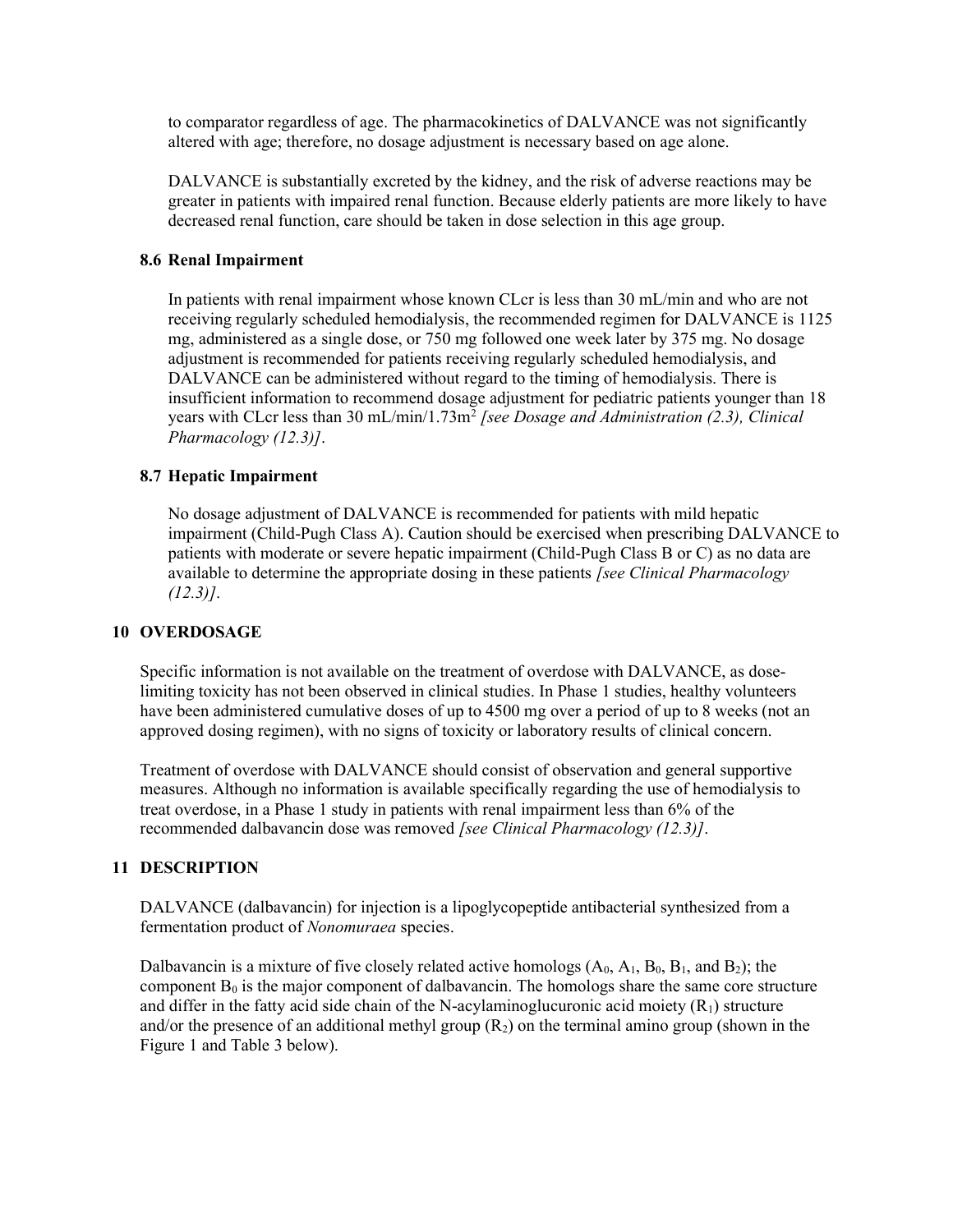

Figure 1. Dalbavancin Structural Formula

| Dalbavancin    | $R_1$                             | $R_2$           | Molecular Formula                             | Molecular Weight* |
|----------------|-----------------------------------|-----------------|-----------------------------------------------|-------------------|
| A <sub>0</sub> | CH(CH <sub>3</sub> ) <sub>2</sub> | Н               | $C_{87}H_{98}N_{10}O_{28}Cl_2 \cdot 1.6$ HCl  | 1802.7            |
| A <sub>1</sub> | $CH_2CH_2CH_3$                    | Н               | $C_{87}H_{98}N_{10}O_{28}Cl_2 \cdot 1.6$ HCl  | 1802.7            |
| $B_0$          | $CH2CH(CH3)2$                     | Н               | $C_{88}H_{100}N_{10}O_{28}Cl_2 \cdot 1.6$ HCl | 1816.7            |
| $B_1$          | $CH_2CH_2CH_2CH_3$                | H               | $C_{88}H_{100}N_{10}O_{28}Cl_2 \cdot 1.6$ HCl | 1816.7            |
| B <sub>2</sub> | $CH2CH(CH3)2$                     | CH <sub>3</sub> | $C_{89}H_{102}N_{10}O_{28}Cl_2 \cdot 1.6$ HCl | 1830.7            |

Table 3. Substitution Patterns for Dalbavancin API Homologs

\*Anhydrous free base

The  $B_0$  INN chemical name is: 5,31-dichloro-38-de(methoxycarbonyl)-7-demethyl-19-deoxy-56-O-[2-deoxy-2-[(10-methylundecanoyl)amino]-β-D-glucopyranuronosyl]-38-[[3-(dimethylamino)propyl] carbamoyl]-42-O-α-D-mannopyranosyl-15-N-methyl(ristomycin A aglycone) hydrochloride.

DALVANCE is supplied in clear glass vials as a sterile, lyophilized, preservative-free, white to off-white to pale yellow solid. Each vial contains dalbavancin HCl equivalent to 500 mg of dalbavancin as the free base, plus lactose monohydrate  $(129 \text{ mg})$  and mannitol  $(129 \text{ mg})$  as excipients. Sodium hydroxide or hydrochloric acid may be added to adjust the pH at the time of manufacture. The powder is to be reconstituted and further diluted for IV infusion [see Dosage and Administration (2.4), How Supplied/Storage and Handling (16)].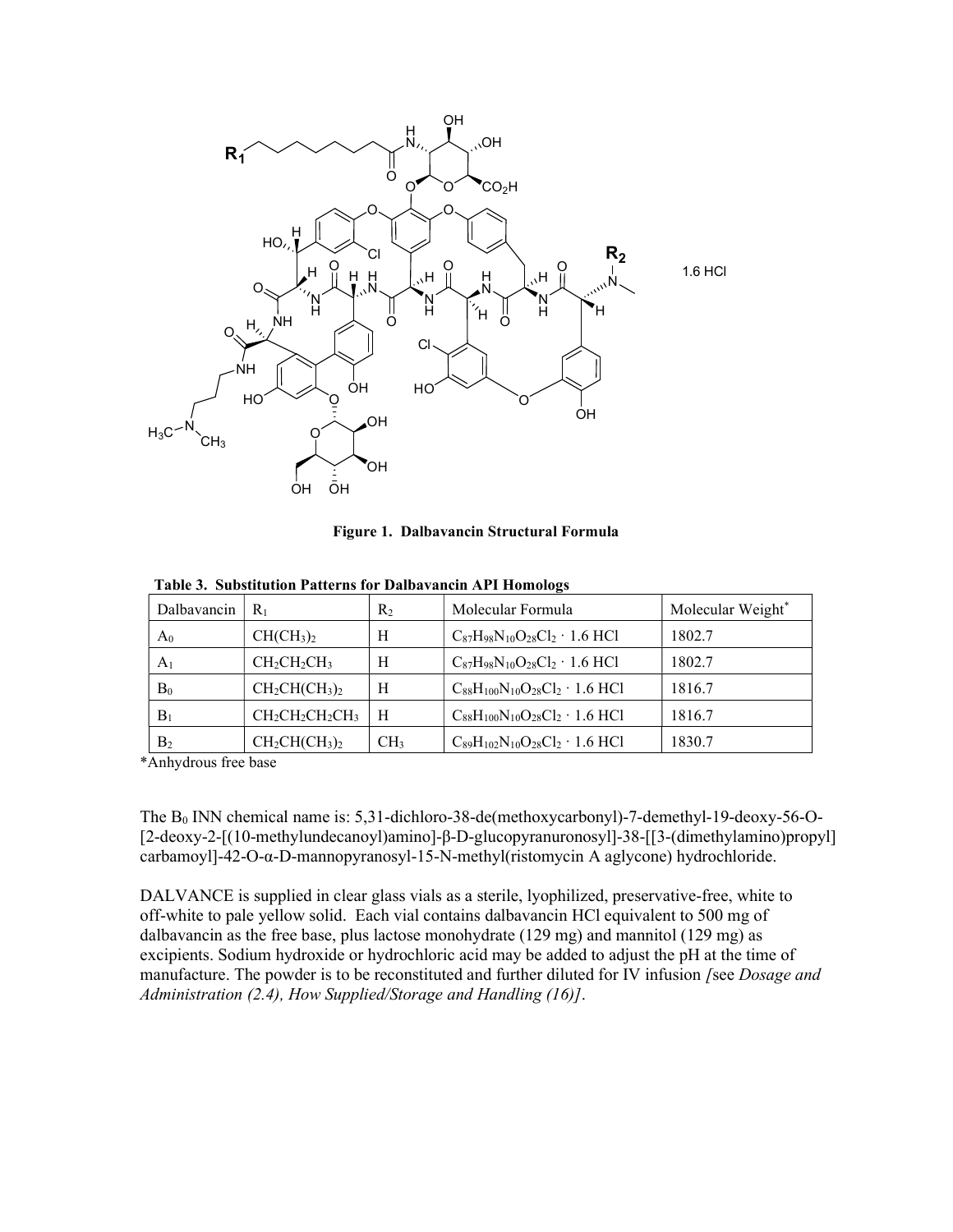## 12 CLINICAL PHARMACOLOGY

### 12.1 Mechanism of Action

Dalbavancin is an antibacterial drug *[see Microbiology (12.4)]*.

#### 12.2 Pharmacodynamics

The antibacterial activity of dalbavancin appears to best correlate with the ratio of area under the concentration-time curve to minimal inhibitory concentration (AUC/MIC) for Staphylococcus aureus based on animal models of infection. An exposure-response analysis of a single study in patients with complicated skin and skin structure infections supports the two-dose regimen [see Dosage and Administration (2.1), Clinical Pharmacology (12.3)].

#### Cardiac Electrophysiology

In a randomized, positive- and placebo-controlled, thorough QT/QTc study, 200 healthy subjects received dalbavancin 1000 mg IV, dalbavancin 1500 mg IV, oral moxifloxacin 400 mg, or placebo. Neither dalbavancin 1000 mg nor dalbavancin 1500 mg had any clinically relevant adverse effect on cardiac repolarization.

## 12.3 Pharmacokinetics

#### General Pharmacokinetic Properties

Dalbavancin pharmacokinetic parameters have been characterized in healthy subjects, patients, and specific populations. Pharmacokinetic parameters following administration of single intravenous 1000 mg and 1500 mg doses were as shown in Table 4. The pharmacokinetics of dalbavancin can be described using a three-compartment model.

| <b>Parameter</b>              | Single 1000 mg Dose | Single 1500 mg Dose |
|-------------------------------|---------------------|---------------------|
| $C_{\text{max}}$ (mg/L)       | $287 (13.9)^1$      | 423 $(13.2)^4$      |
| $AUC_{0-24}$ (mg•h/L)         | $3185 (12.8)^1$     | 4837 $(13.7)^4$     |
| $AUC_{0-Day7}$ (mg•h/L)       | $11160 (41.1)^2$    | ND                  |
| $AUC_{0\text{-inf}}$ (mg•h/L) | 23443 $(40.9)^2$    | ND                  |
| Terminal $t_{\frac{1}{2}}(h)$ | 346 $(16.5)^{2,3}$  | ND                  |
| CL (L/h)                      | $0.0513(46.8)^2$    | ND                  |

All values are presented as mean (% coefficient of variation)

<sup>1</sup> Data from  $50$  healthy subjects.

<sup>2</sup> Data from 12 healthy subjects.

<sup>3</sup> Based upon population pharmacokinetic analyses of data from patients, the effective half-life is approximately 8.5 days (204) hours).

4 Data from 49 healthy subjects.

Abbreviation: ND – not determined

In healthy subjects, dalbavancin  $AUC_{0.24h}$  and  $C_{max}$  both increased proportionally to dose following single IV dalbavancin doses ranging from 140 mg to 1500 mg, indicating linear pharmacokinetics.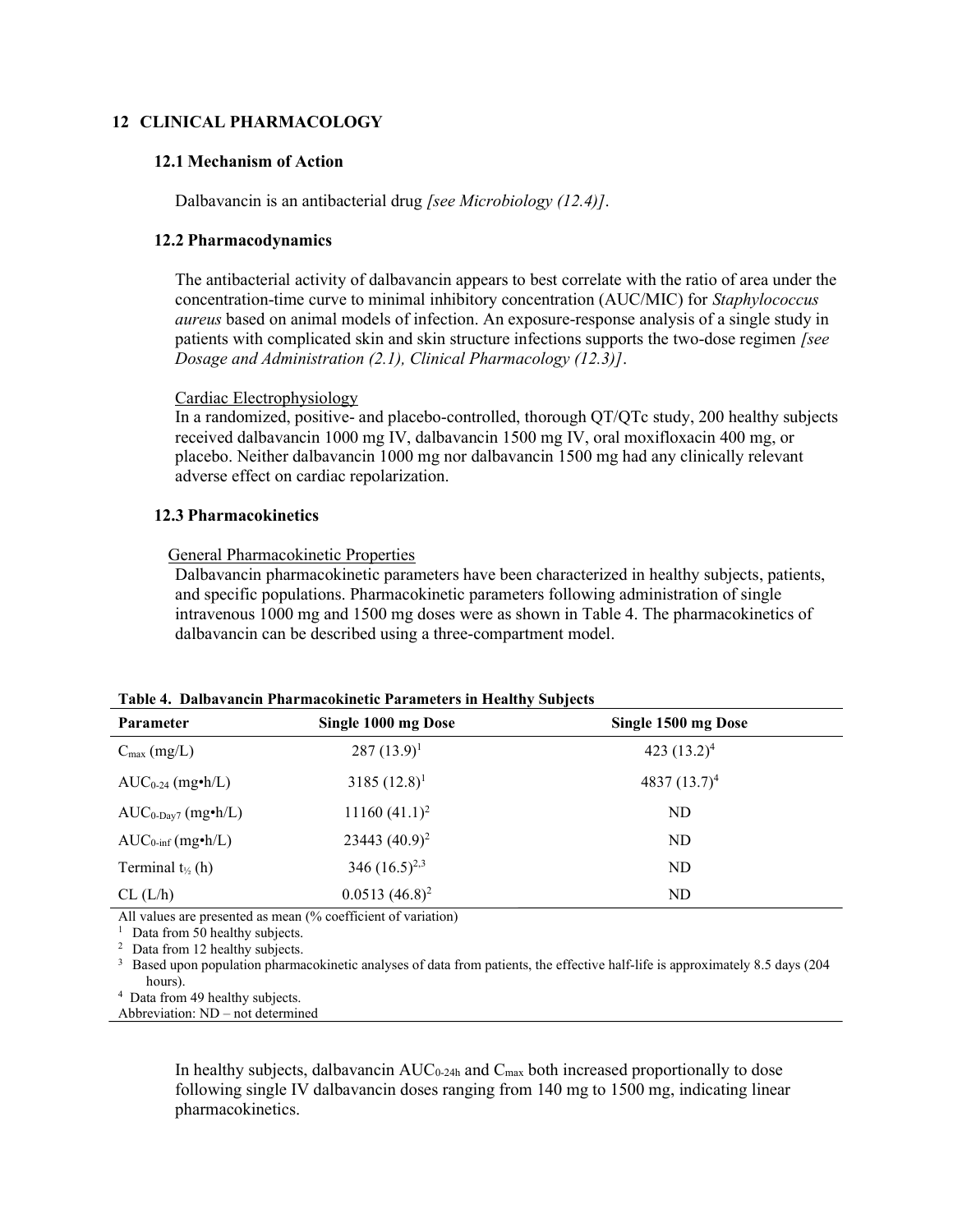The mean plasma concentration-time profile for dalbavancin following the recommended twodose regimen of 1000 mg followed one week later by 500 mg is shown in Figure 2.



Figure 2. Mean  $(± standard deviation)$  dalbavancin plasma concentrations versus time in healthy subjects (n=10) following IV administration over 30 minutes of 1000 mg dalbavancin (Day 1) and 500 mg dalbavancin (Day 8).

No apparent accumulation of dalbavancin was observed following multiple IV infusions administered once weekly for up to eight weeks, with 1000 mg on Day 1 followed by up to seven weekly 500 mg doses, in healthy adults with normal renal function.

## Distribution

Dalbavancin is reversibly bound to human plasma proteins, primarily to albumin. The plasma protein binding of dalbavancin is approximately 93% and is not altered as a function of drug concentration, renal impairment, or hepatic impairment. The mean concentrations of dalbavancin achieved in skin blister fluid remain above 30 mg/L up to 7 days (approximately 146 hours) post dose, following 1000 mg IV dalbavancin. The mean ratio of the AUC<sub>0-144 hrs</sub> in skin blister fluid/AUC<sub>0-144 hrs</sub> in plasma is 0.60 (range 0.44 to 0.64).

# Metabolism

In vitro studies using human microsomal enzymes and hepatocytes indicate that dalbavancin is not a substrate, inhibitor, or inducer of CYP450 isoenzymes. A minor metabolite of dalbavancin (hydroxy-dalbavancin) has been observed in the urine of healthy subjects. Quantifiable concentrations of the hydroxy-dalbavancin metabolite have not been observed in human plasma (lower limit of quantitation =  $0.4 \mu g/mL$ ) [see Drug Interactions (7.2)].

#### Excretion

Following administration of a single 1000 mg dose in healthy subjects, 20% of the dose was excreted in feces through 70 days post dose. An average of 33% of the administered dalbavancin dose was excreted in urine as unchanged dalbavancin and approximately 12% of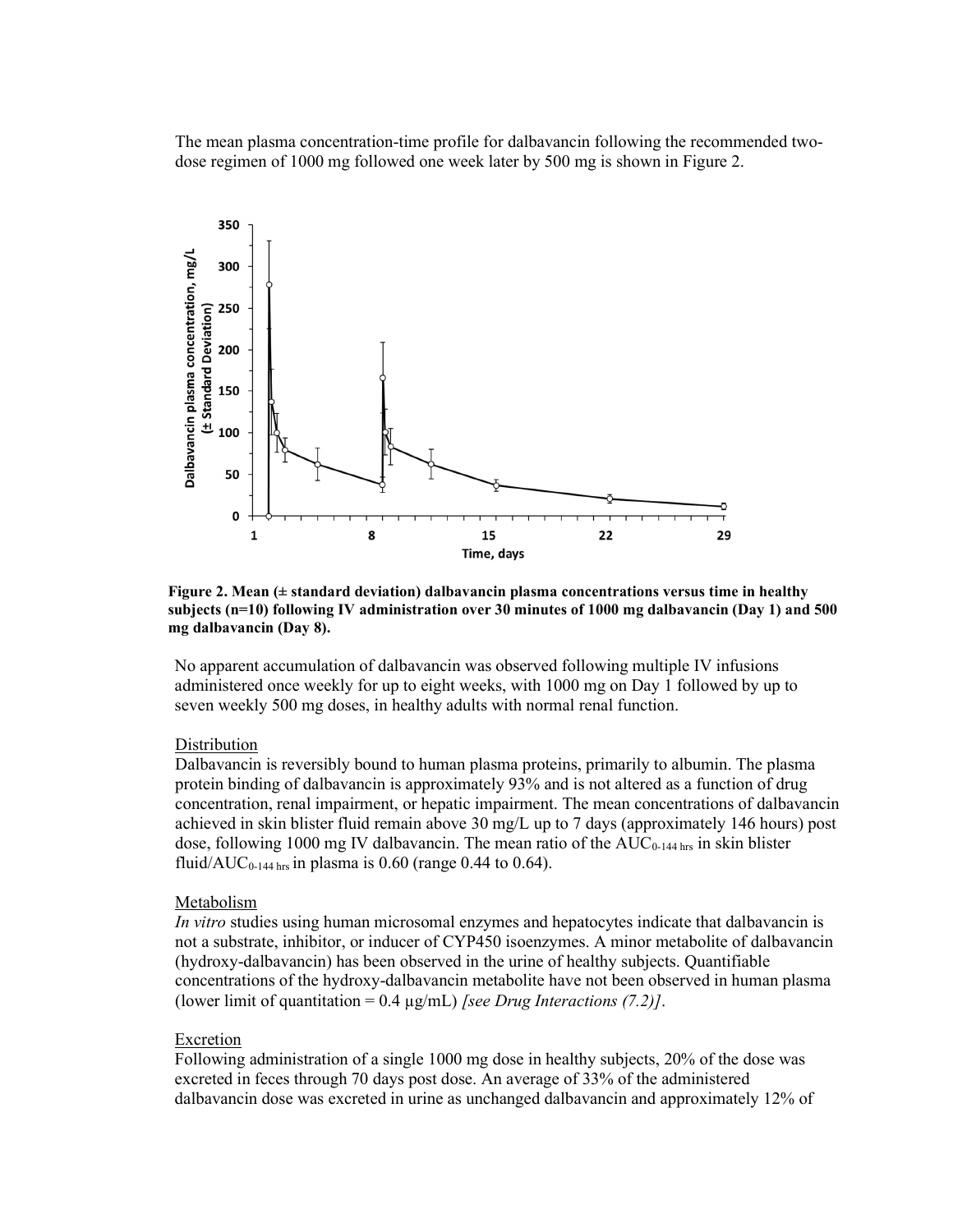the administered dose was excreted in urine as the metabolite hydroxy-dalbavancin through 42 days post dose.

#### Specific Populations

#### Renal Impairment

The pharmacokinetics of dalbavancin were evaluated in 28 subjects with varying degrees of renal impairment and in 15 matched control subjects with normal renal function.

Following a single dose of 500 mg or 1000 mg dalbavancin, the mean plasma clearance  $(CL_T)$ was reduced 11%, 35%, and 47% in subjects with CLcr 50 to 79 mL/min, CLcr 30 to 49 mL/min, and CLcr less than 30 mL/min, respectively, compared to subjects with normal renal function. The clinical significance of the decrease in mean plasma  $CL<sub>T</sub>$ , and the associated increase in  $AUC_{0-\infty}$  noted in these pharmacokinetic studies of dalbavancin in subjects with CLcr less than 30 mL/min has not been established *[see Dosage and Administration (2.3)*, *Use* in Specific Populations (8.6)].

Dalbavancin pharmacokinetic parameters in subjects with end-stage renal disease receiving regularly scheduled hemodialysis (three times/week) are similar to those observed in subjects with mild to moderate renal impairment, and less than 6% of an administered dose is removed after three hours of hemodialysis.

Therefore, no dosage adjustment is recommended for patients receiving regularly scheduled hemodialysis, and dalbavancin may be administered without regard to the timing of hemodialysis in such patients *[see Dosage and Administration*  $(2.1)$ *, Overdosage (10)]*.

## Hepatic Impairment

The pharmacokinetics of dalbavancin were evaluated in 17 subjects with mild, moderate, or severe hepatic impairment (Child-Pugh class A, B or C) and compared to those in nine matched healthy subjects with normal hepatic function. The mean  $AUC_{0.336 \text{ hrs}}$  was unchanged in subjects with mild hepatic impairment compared to subjects with normal hepatic function; however, the mean  $AUC_{0.336 \text{ hrs}}$  decreased 28% and 31% in subjects with moderate and severe hepatic impairment respectively, compared to subjects with normal hepatic function. The clinical significance of the decreased  $AUC_{0.336}$  hrs in subjects with moderate and severe hepatic function is unknown.

No dosage adjustment is recommended for patients with mild hepatic impairment. Caution should be exercised when prescribing dalbavancin to patients with moderate or severe hepatic impairment as no data are available to determine the appropriate dosing.

#### Gender

Clinically significant gender-related differences in dalbavancin pharmacokinetics have not been observed either in healthy subjects or in patients with infections. No dosage adjustment is recommended based on gender.

#### Geriatric Patients

Clinically significant age-related differences in dalbavancin pharmacokinetics have not been observed in patients with infections. No dosage adjustment is recommended based solely on age.

### Pediatric Patients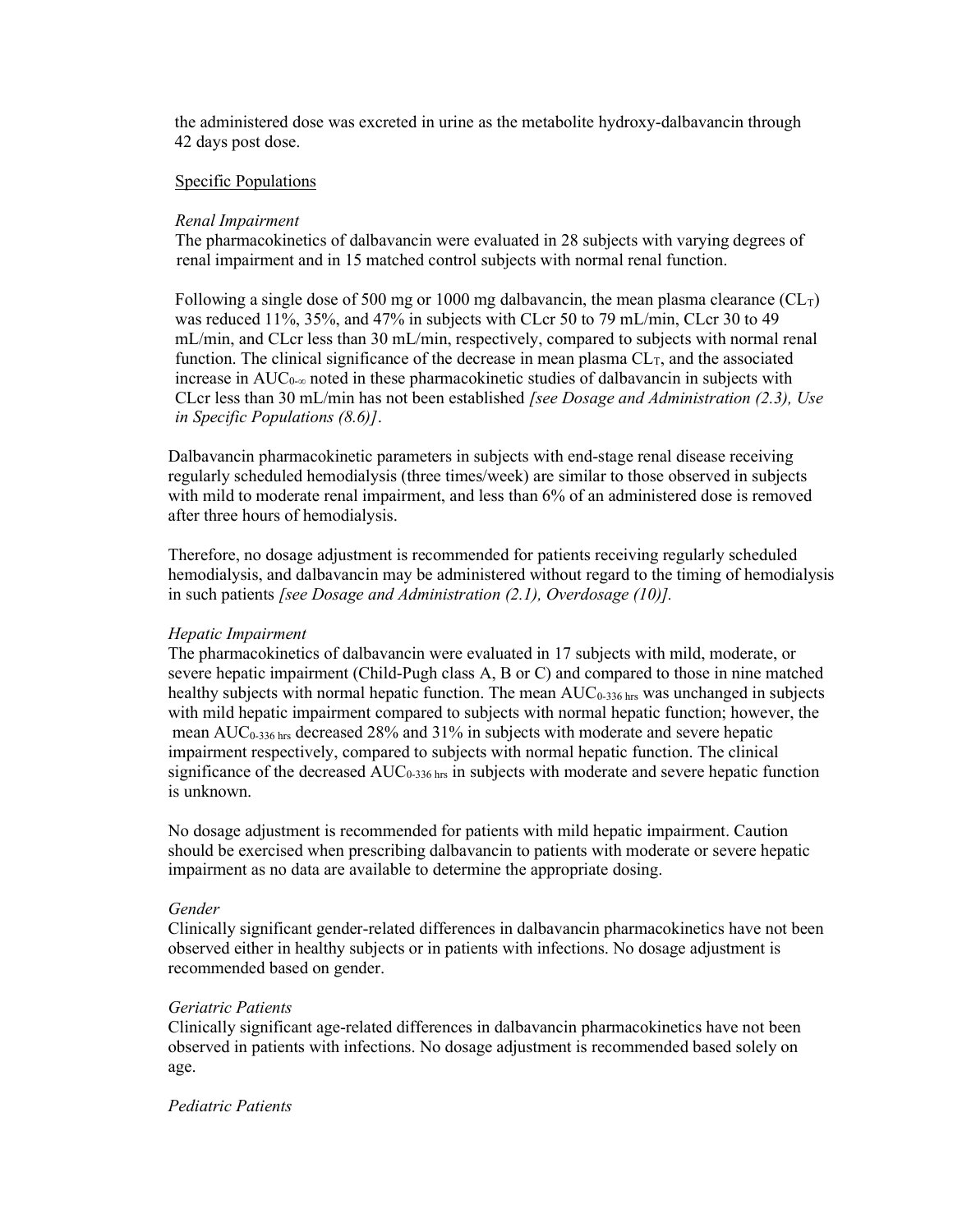The pharmacokinetics of dalbavancin has been evaluated in 211 individual pediatric patients [4 days to 17.9 years of age, including a preterm neonate (gestational age 36 weeks; n=1) and term neonates (gestational age 37 to 40 weeks; n=4)] with CLcr 30 mL/min/1.73 m<sup>2</sup> and above. There is insufficient information to assess the exposure of DALVANCE in the pediatric patients with CLcr less than  $30 \text{ mL/min}/1.73 \text{ m}^2$ . No clinically important differences in drug exposure between pediatric age groups (including preterm neonates) and adults are expected following administration of the age-dependent recommended single dose of DALVANCE. The median plasma AUC from 0 to 120 hours  $(AUC_{0-120h})$  of dalbavancin in pediatric patient age groups from term neonates at birth to less than 18 years is expected to be comparable to that in adult patients  $(AUC_{0-120h}, 10400$  mg\*h/L). The expected median plasma  $AUC_{0-120h}$  of dalbavancin in preterm neonates at birth (gestational age 26 weeks to <37 weeks) was approximately 62% of that in adult patients. The expected median maximum plasma concentrations  $(C_{\text{max}})$  of dalbavancin for pediatric patient age groups ranged between approximately 53% to 73% of that in adult patients  $(C_{\text{max}}, 412 \text{ mg/L})$ . However, in all pediatric age groups, the percentage of patients attaining PK/PD targets related to in vivo drug activity were above 90% or higher for MICs up to 0.25 mg/L.

## Drug Interactions

Nonclinical studies demonstrated that dalbavancin is not a substrate, inhibitor, or inducer of CYP450 isoenzymes. In a population pharmacokinetic analysis, dalbavancin pharmacokinetics were not affected by co-administration with known CYP450 substrates, inducers or inhibitors, nor by individual medications including acetaminophen, aztreonam, fentanyl, metronidazole, furosemide, proton pump inhibitors (omeprazole, esomeprazole, pantoprazole, lansoprazole), midazolam, and simvastatin.

### 12.4 Microbiology

### Mechanism of Action

Dalbavancin, a semisynthetic lipoglycopeptide, interferes with cell wall synthesis by binding to the D-alanyl-D-alanine terminus of the stem pentapeptide in nascent cell wall peptidoglycan, thus preventing cross-linking. Dalbavancin is bactericidal in vitro against Staphylococcus aureus and Streptococcus pyogenes at concentrations similar to those sustained throughout treatment in humans treated according to the recommended dosage regimen.

### Resistance

The development of bacterial isolates resistant to dalbavancin has not been observed, either in vitro, in studies using serial passage, or in animal infection experiments.

### Interaction with Other Antimicrobials

When tested *in vitro*, dalbavancin demonstrated synergistic interactions with oxacillin and did not demonstrate antagonistic or synergistic interactions with any of the following antibacterial agents of various classes: gentamicin, vancomycin, levofloxacin, clindamycin, quinupristin/dalfopristin, linezolid, aztreonam, rifampin or daptomycin. The clinical significance of these *in vitro* findings is unknown.

## Antimicrobial Activity

Dalbavancin has been shown to be active against the following microorganisms, both *in vitro* and in clinical infections [see Indications and Usage (1)].

### Aerobic bacteria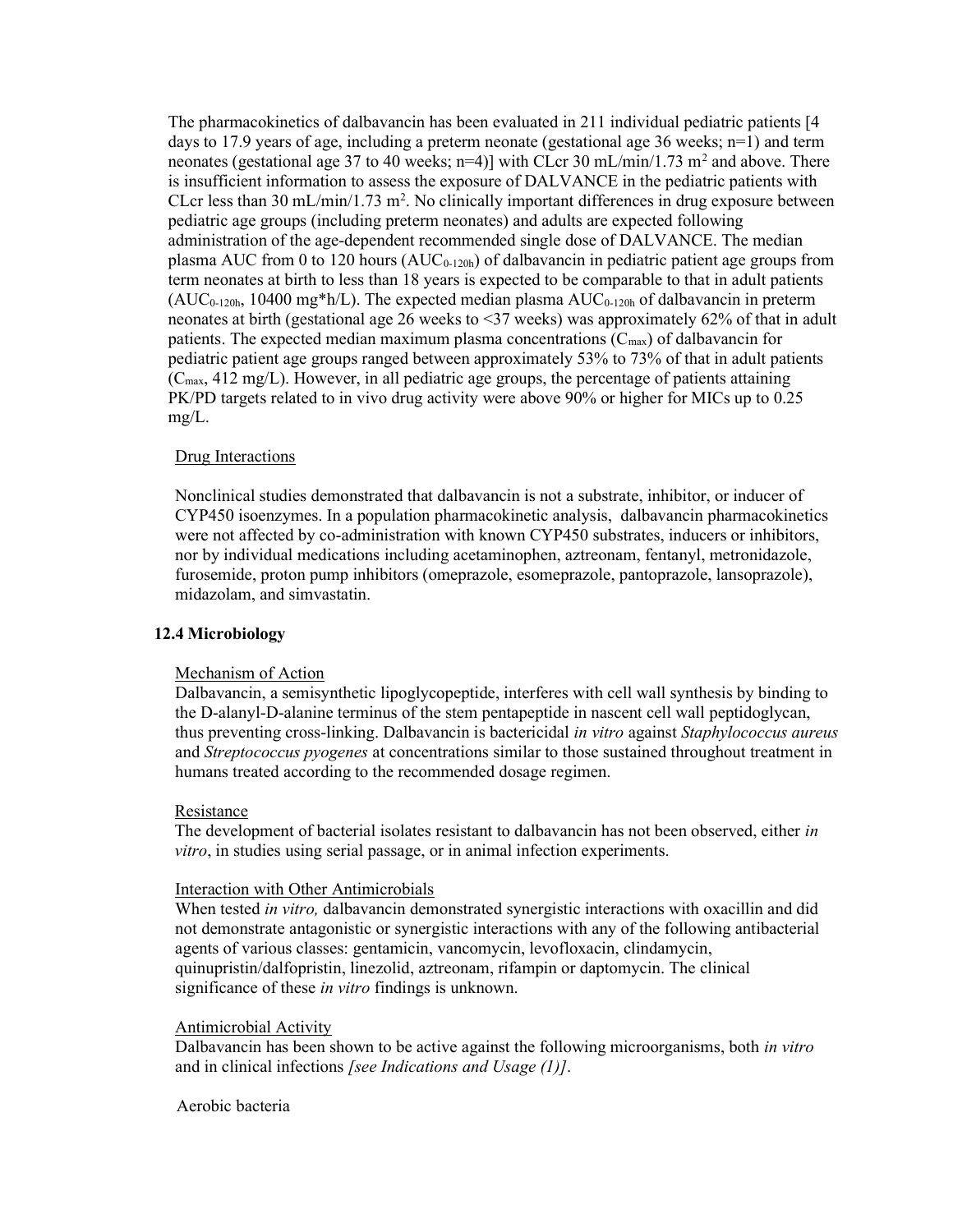Gram-positive bacteria Staphylococcus aureus (including methicillin-resistant isolates) Streptococcus pyogenes Streptococcus agalactiae Streptococcus dysgalactiae Streptococcus anginosus group (including S. anginosus, S. intermedius, S. constellatus) Enterococcus faecalis (vancomycin-susceptible isolates only)

The following *in vitro* data are available, but their clinical significance is unknown. At least 90 percent of the following bacteria exhibit an in vitro minimum inhibitory concentration (MIC) less than or equal to the susceptible breakpoint for dalbavancin against isolates of similar genus or organism group. However, the efficacy of dalbavancin in treating clinical infections caused by these bacteria has not been established in adequate well-controlled clinical trials.

 Aerobic bacteria Gram-positive bacteria Enterococcus faecium (vancomycin-susceptible isolates only)

### Susceptibility Testing

For specific information regarding susceptibility test interpretive criteria and associated test methods and quality control standards recognized by FDA for this drug, please see: https://www.fda.gov/STIC.

# 13 NONCLINICAL TOXICOLOGY

#### 13.1 Carcinogenesis, Mutagenesis, Impairment of Fertility

#### **Carcinogenesis**

Long-term studies in animals to determine the carcinogenic potential of dalbavancin have not been conducted.

#### Mutagenesis

Dalbavancin was not genotoxic in a bacterial reverse mutation (Ames) assay, a mammalian HGPRT gene mutation assay, an in vitro chromosome aberration assay in Chinese Hamster Ovary cells, or an in vivo mouse micronucleus assay.

#### Impairment of Fertility

Impaired fertility in the rat was not observed at a dose of 15 mg/kg/day  $(1.2 \text{ times the human dose})$ on an exposure basis). Reductions in male and female fertility and increased embryo resorptions occurred at a dose of 45 mg/kg/day (3.5 times the human dose on an exposure basis), at which signs of parental toxicity were also observed.

## 13.2 Animal Toxicology and/or Pharmacology

Increases in serum levels of liver enzymes (ALT, AST), associated with microscopic findings in the liver were noted in toxicology studies in rats and dogs where dalbavancin was administered daily for 28 to 90 days. Hepatocellular necrosis was observed in dogs dosed at  $\geq$ 10 mg/kg/day for longer than 2 months, i.e., at approximately 5 to 7 times the expected human dose on an exposure basis. Histiocytic vacuolation and hepatocyte necrosis were observed in rats dosed daily at 40 and 80 mg/kg/day, respectively, for 4 weeks, (approximately 3 and 6 times the expected human dose on an exposure basis, respectively). In addition, renal toxicity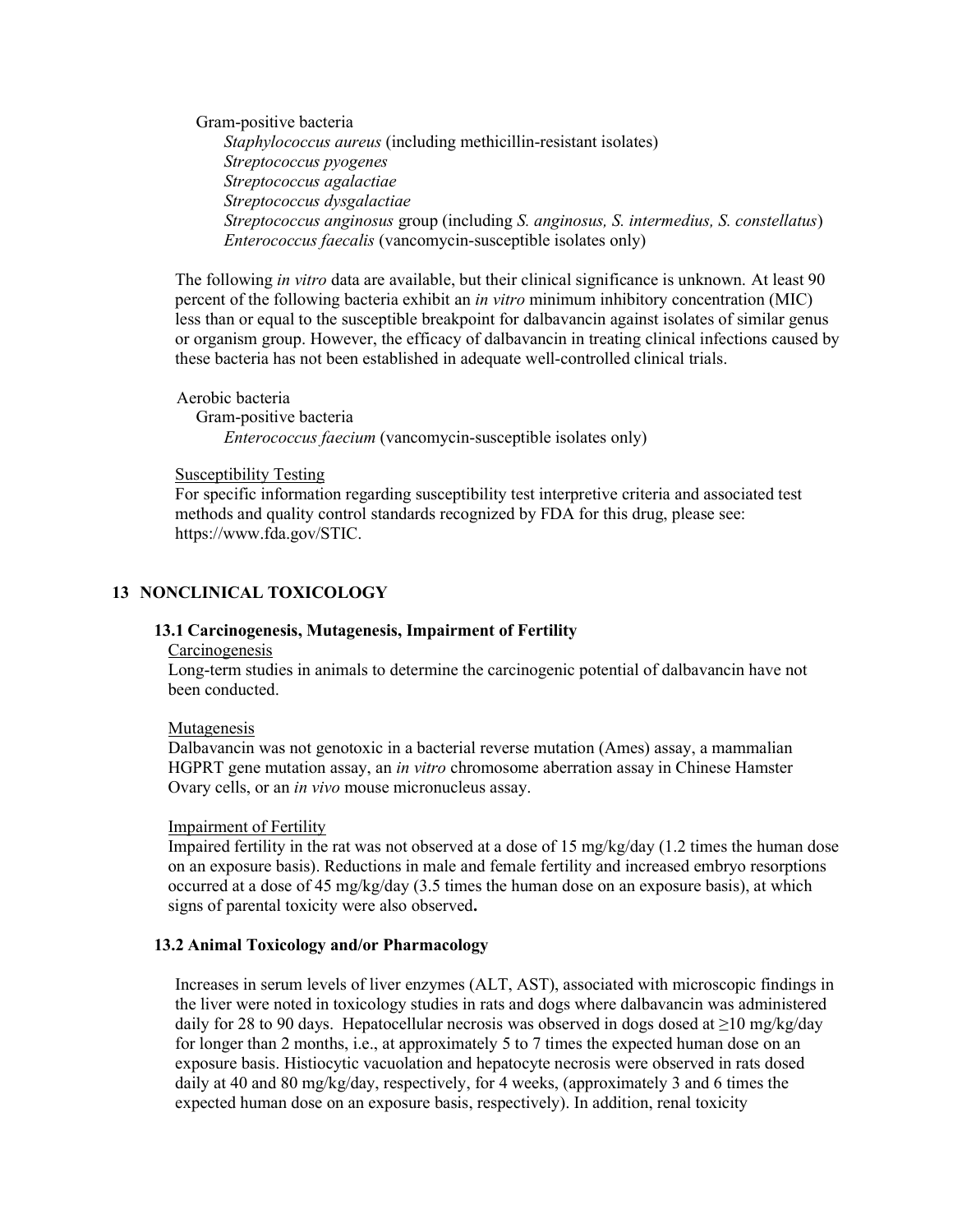characterized by increases in serum BUN and creatinine and microscopic kidney findings was observed in rats and dogs at doses 5 to 7 times the expected human dose on an exposure basis. The relationship between these findings in the animal toxicology studies after 28 and 90 consecutive days of dosing to the indicated clinical dosing of 2 doses 7 days apart are unclear.

## 14 CLINICAL STUDIES

Clinical Studies of DALVANCE in Adult Patients with Acute Bacterial Skin and Skin Structure Infections

## DALVANCE Two-dose Regimen (1000 mg Day 1; 500 mg Day 8)

Adult patients with ABSSSI were enrolled in two Phase 3, randomized, double-blind, double-dummy clinical trials of similar design (Trial 1 and Trial 2). The Intent-to-Treat (ITT) population included 1,312 randomized patients. Patients were treated for two weeks with either a two-dose regimen of intravenous DALVANCE (1000 mg followed one week later by 500 mg) or intravenous vancomycin (1000 mg or 15 mg/kg every 12 hours, with the option to switch to oral linezolid after 3 days). DALVANCE-treated patients with creatinine clearance of less than 30 mL/min received 750 mg followed one week later by 375 mg. Approximately 5% of patients also received a protocol-specified empiric course of treatment with intravenous aztreonam for coverage of Gram-negative pathogens.

The specific infections in these trials included cellulitis (approximately 50% of patients across treatment groups), major abscess (approximately 30%), and wound infection (approximately 20%). The median lesion area at baseline was  $341 \text{ cm}^2$ . In addition to local signs and symptoms of infection, patients were also required to have at least one systemic sign of disease at baseline, defined as temperature 38°C or higher (approximately 85% of patients), white blood cell count greater than 12,000 cells/mm<sup>3</sup> (approximately 40%), or 10% or more band forms on white blood cell differential (approximately 23%). Across both trials, 59% of patients were from Eastern Europe and 36% of patients were from North America. Approximately 89% of patients were Caucasian and 58% were males. The mean age was 50 years and the mean body mass index was 29.1 kg/m<sup>2</sup>.

The primary endpoint of these two ABSSSI trials was the clinical response rate where responders were defined as patients who had no increase from baseline in lesion area 48 to 72 hours after initiation of therapy, and had a temperature consistently at or below 37.6° C upon repeated measurement. Table 5 summarizes overall clinical response rates in these two ABSSSI trials using the pre-specified primary efficacy endpoint in the ITT population.

|         | Table 5. Chincal Response Rates in Abbodi 1 Fials at 40-72 Hours after Initiation of Therapy?"<br><b>DALVANCE</b> |                                   |                                  |
|---------|-------------------------------------------------------------------------------------------------------------------|-----------------------------------|----------------------------------|
|         | $n/N$ (%)                                                                                                         | Vancomycin/Linezolid<br>$n/N$ (%) | Difference $(95\% \text{ CI})^3$ |
| Trial 1 | 240/288 (83.3)                                                                                                    | 233/285 (81.8)                    | $1.5(-4.6, 7.9)$                 |
| Trial 2 | 285/371 (76.8)                                                                                                    | 288/368 (78.3)                    | $-1.5$ ( $-7.4, 4.6$ )           |

|  |  | Table 5. Clinical Response Rates in ABSSSI Trials at 48-72 Hours after Initiation of Therapy <sup>1,2</sup> |  |  |  |  |  |
|--|--|-------------------------------------------------------------------------------------------------------------|--|--|--|--|--|
|--|--|-------------------------------------------------------------------------------------------------------------|--|--|--|--|--|

<sup>1</sup> There were 7 patients who did not receive treatment and were counted as non-responders: 6 DALVANCE patients (3 in each trial) and one vancomycin/linezolid patient in Trial 2.

<sup>2</sup> Patients who died or used non-study antibacterial therapy or had missing measurements were classified as non-responders.

<sup>3</sup> The 95% Confidence Interval (CI) is computed using the Miettinen and Nurminen approach, stratified by baseline fever status.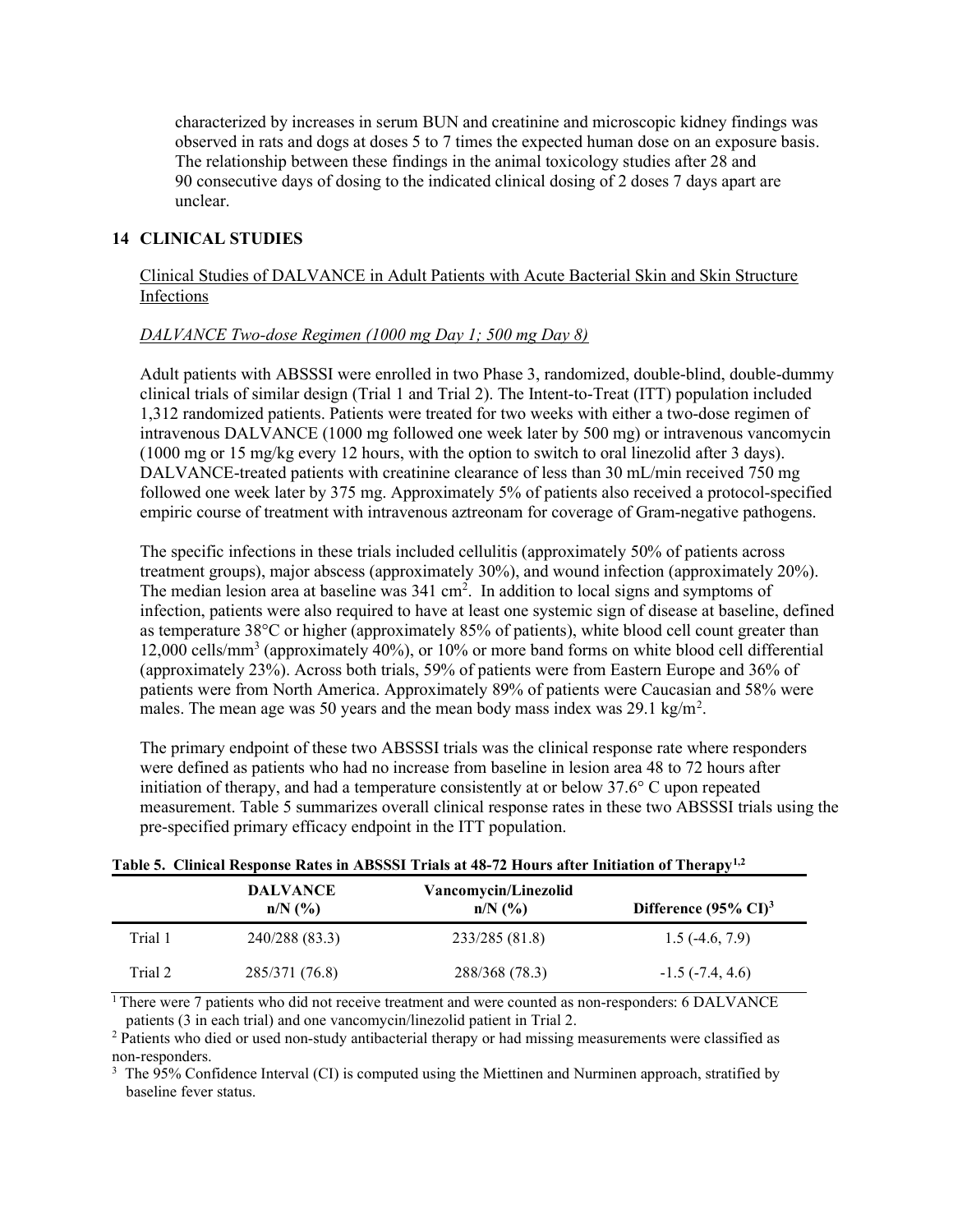A key secondary endpoint in these two ABSSSI trials evaluated the percentage of ITT patients achieving a 20% or greater reduction in lesion area from baseline at 48-72 hours after initiation of therapy. Table 6 summarizes the findings for this endpoint in these two ABSSSI trials.

| Table 6. Patients in ABSSSI Trials with Reduction in Lesion Area of 20% or Greater at 48-72 Hours |  |
|---------------------------------------------------------------------------------------------------|--|
| after Initiation of Therapy <sup>1,2</sup>                                                        |  |

|         | <b>DALVANCE</b><br>$n/N$ $(\%)$ | Vancomycin/Linezolid<br>$n/N$ $(\% )$ | Difference $(95\% \text{ CI})^3$ |
|---------|---------------------------------|---------------------------------------|----------------------------------|
| Trial 1 | 259/288 (89.9)                  | 259/285 (90.9)                        | $-1.0$ ( $-5.7, 4.0$ )           |
| Trial 2 | 325/371 (87.6)                  | 316/368 (85.9)                        | $1.7(-3.2, 6.7)$                 |

 $\frac{1}{1}$  There were 7 patients (as described in Table 5) who did not receive treatment and were counted as non-responders.

<sup>2</sup> Patients who died or used non-study antibacterial therapy or had missing measurements were classified as non-responders.

 $3$  The 95% CI is computed using the Miettinen and Nurminen approach, stratified by baseline fever status.

Another secondary endpoint in these two ABSSSI trials was the clinical success rate assessed at a follow-up visit occurring between Days 26 to 30. Clinical Success at this visit was defined as having a decrease in lesion size (both length and width measurements), a temperature of 37.6° C or lower, and meeting pre-specified criteria for local signs: purulent discharge and drainage absent or mild and improved from baseline, heat/warmth & fluctuance absent, swelling/induration & tenderness to palpation absent or mild.

Table 7 summarizes clinical success rates at a follow-up visit for the ITT and clinically evaluable population in these two ABSSSI trials. Note that there are insufficient historical data to establish the magnitude of drug effect for antibacterial drugs compared with placebo at the follow-up visits. Therefore, comparisons of DALVANCE to vancomycin/linezolid based on clinical success rates at these visits cannot be utilized to establish non-inferiority.

| Table $\ell$ . Chincal Success Nates in Abssist Trials at Fullow-Up (Day 20 to 30) |                              |                                   |                                  |  |
|------------------------------------------------------------------------------------|------------------------------|-----------------------------------|----------------------------------|--|
|                                                                                    | <b>DALVANCE</b><br>$n/N$ (%) | Vancomycin/Linezolid<br>$n/N$ (%) | Difference $(95\% \text{ CI})^3$ |  |
| Trial 1                                                                            |                              |                                   |                                  |  |
| <b>ITT</b>                                                                         | 241/288 (83.7%)              | 251/285 (88.1%)                   | $-4.4\%$ ( $-10.1$ , 1.4)        |  |
| <b>CE</b>                                                                          | 212/226 (93.8%)              | 220/229 (96.1%)                   | $-2.3\%$ ( $-6.6, 2.0$ )         |  |
| Trial 2                                                                            |                              |                                   |                                  |  |
| <b>ITT</b>                                                                         | 327/371 (88.1%)              | 311/368 (84.5%)                   | $3.6\%(-1.3, 8.7)$               |  |
| <b>CE</b>                                                                          | 283/294 (96.3%)              | 257/272 (94.5%)                   | $1.8\%$ (-1.8, 5.6)              |  |

| Table 7. Clinical Success Rates in ABSSSI Trials at Follow-Up (Day 26 to 30) <sup>1,2</sup> |  |
|---------------------------------------------------------------------------------------------|--|
|---------------------------------------------------------------------------------------------|--|

 $\frac{1}{1}$  There were 7 patients (as described in Table 5) who did not receive treatment and were counted as failures in the analysis.

<sup>2</sup> Patients who died, used non-study antibacterial therapy, or had an unplanned surgical intervention 72 hours after the start of therapy were classified as Clinical Failures.

<sup>3</sup> The 95% CI is computed using the Miettinen and Nurminen approach, stratified by baseline fever status.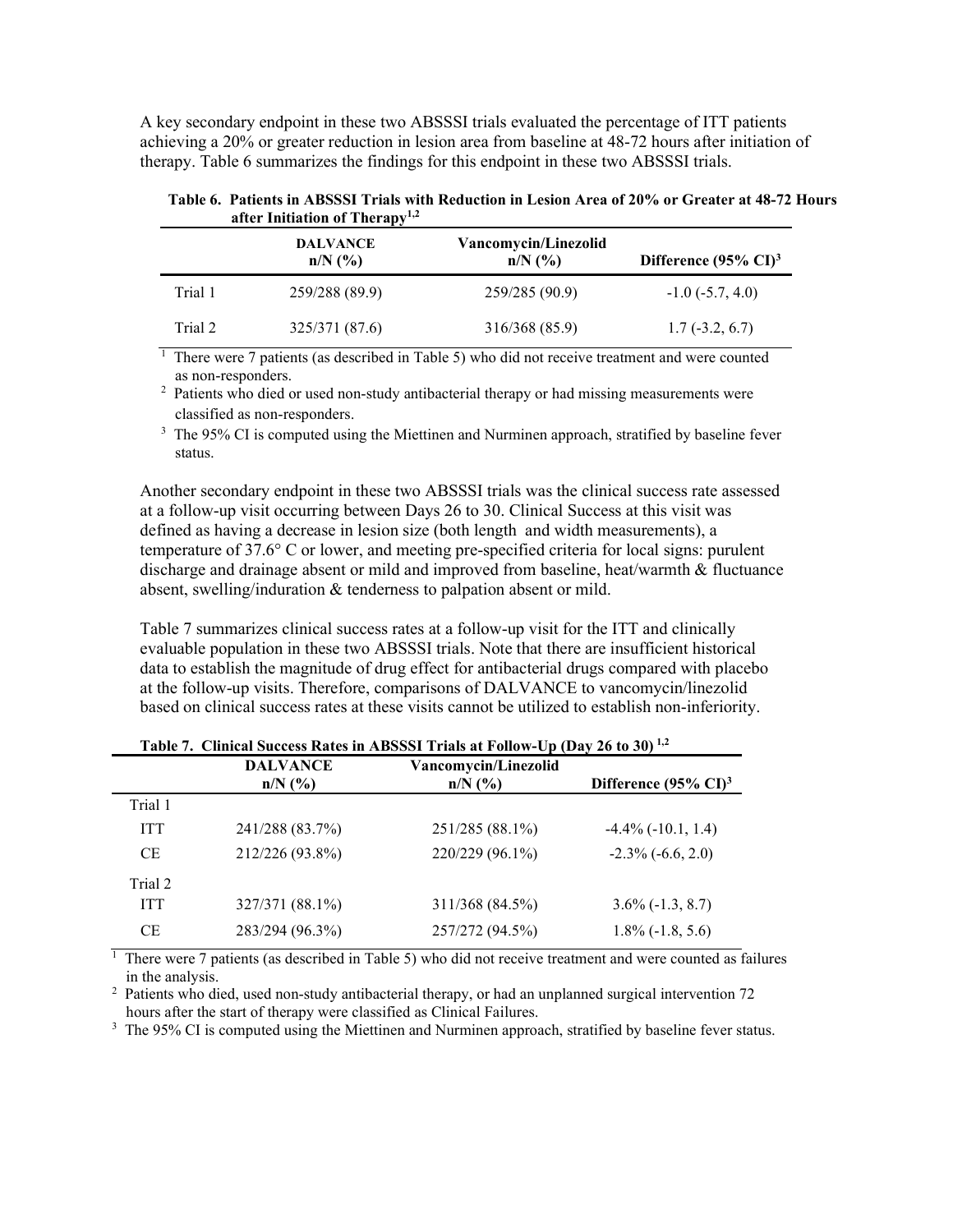Table 8 shows outcomes in patients with an identified baseline pathogen, using pooled data from Trials 1 and 2 in the microbiological ITT (microITT) population. The outcomes shown in the table are clinical response rates at 48 to 72 hours and clinical success rates at follow-up (Day 26 to 30), as defined above.

|                                                  |                               | <b>Early Clinical Response at 48-72 hours</b> |                                |                                |                                                                      |                                |
|--------------------------------------------------|-------------------------------|-----------------------------------------------|--------------------------------|--------------------------------|----------------------------------------------------------------------|--------------------------------|
|                                                  | Early Responder <sup>2</sup>  |                                               |                                |                                | $\geq$ 20% reduction in lesion size Clinical Success at Day 26 to 30 |                                |
| Pathogen                                         | <b>DALVANCE</b><br>$n/N$ (%)  | Comparator<br>$n/N$ (%)                       | <b>DALVANCE</b><br>$n/N$ (%)   | Comparator<br>$n/N$ (%)        | <b>DALVANCE</b><br>$n/N$ (%)                                         | Comparator<br>$n/N$ (%)        |
| Staphylococcus aureus                            | 206/257 (80.2)                | 219/256 (85.5)                                |                                | 239/257 (93.0) 232/256 (90.6)  | 217/257 (84.4)                                                       | 229/256 (89.5)                 |
| Methicillin-susceptible<br>Methicillin-resistant | 134/167 (80.2)<br>72/90(80.0) | 163/189 (86.2)<br>56/67 (83.6)                | 156/167 (93.4)<br>83/90 (92.2) | 173/189 (91.5)<br>59/67 (88.1) | 142/167(85.0)<br>75/90 (83.3)                                        | 171/189 (90.5)<br>57/67 (85.1) |
| Streptococcus agalactiae                         | 6/12(50.0)                    | 11/14(78.6)                                   | 10/12(83.3)                    | 10/14(71.4)                    | 10/12(83.3)                                                          | 11/14(78.6)                    |
| Streptococcus pyogenes                           | 28/37 (75.7)                  | 24/36(66.7)                                   | 32/37(86.5)                    | 27/36(75.0)                    | 33/37 (89.2)                                                         | 32/36 (88.9)                   |
| <i>Streptococcus</i><br>anginosus group          | 18/22(81.8)                   | 23/25(92.0)                                   | 21/22(95.5)                    | 25/25(100.0)                   | 21/22(95.5)                                                          | 23/25(92.0)                    |
| Enterococcus faecalis                            | 8/12(66.7)                    | 10/13(76.9)                                   | 12/12(100.0)                   | 12/13(92.3)                    | 12/12(100.0)                                                         | 11/13(84.6)                    |

#### Table 8. Outcomes by Baseline Pathogen (Trial 1, 2; MicroITT)<sup>1</sup>

All DALVANCE dosing regimens in Trials 1 and 2 consisted of two doses.

<sup>1</sup> There were 2 patients in the DALVANCE arm with methicillin-susceptible S. *aureus* at baseline who did not receive treatment and were counted as non-responders/failures.

<sup>2</sup> Early Responders are patients who had no increase from baseline in lesion area 48 to 72 hours after initiation of therapy, and had a temperature consistently at or below 37.6° C upon repeated measurement.

### DALVANCE 1500 mg Single Dose Regimen

Adult patients with ABSSSI were enrolled in a Phase 3, double-blind, clinical trial. The ITT population included 698 patients who were randomized to DALVANCE treatment with either a single 1500 mg dose or a two-dose regimen of 1000 mg followed one week later by 500 mg (Trial 3). Patients with creatinine clearance less than 30 mL/min had their dose adjusted (Section 2.2). Approximately 5% of patients also received a protocol-specified empiric course of treatment with intravenous aztreonam for coverage of Gram-negative pathogens. The specific infections and other patient characteristics in this trial were similar to those described above for previous ABSSSI trials.

The primary endpoint in this ABSSSI trial was the clinical response rate where responders were defined as patients who had at least a 20% decrease from baseline in lesion area 48 to 72 hours after randomization without receiving any rescue antibacterial therapy. The secondary endpoint was the clinical success rate at a follow-up visit occurring between Days 26 and 30, with clinical success defined as having at least a 90% decrease from baseline in lesion size, a temperature of 37.6° C or lower, and meeting pre-specified criteria for local signs: purulent discharge and drainage absent or mild and improved from baseline (for patients with wound infections), heat/warmth and fluctuance absent, swelling/induration and tenderness to palpation absent or mild. Table 9 summarizes results for these two endpoints in the ITT population. Note that there are insufficient historical data to establish the magnitude of drug effect for antibacterial drugs compared with placebo at the follow-up visit. Therefore, comparisons between treatment groups based on clinical success rates at this visit cannot be utilized to establish non-inferiority.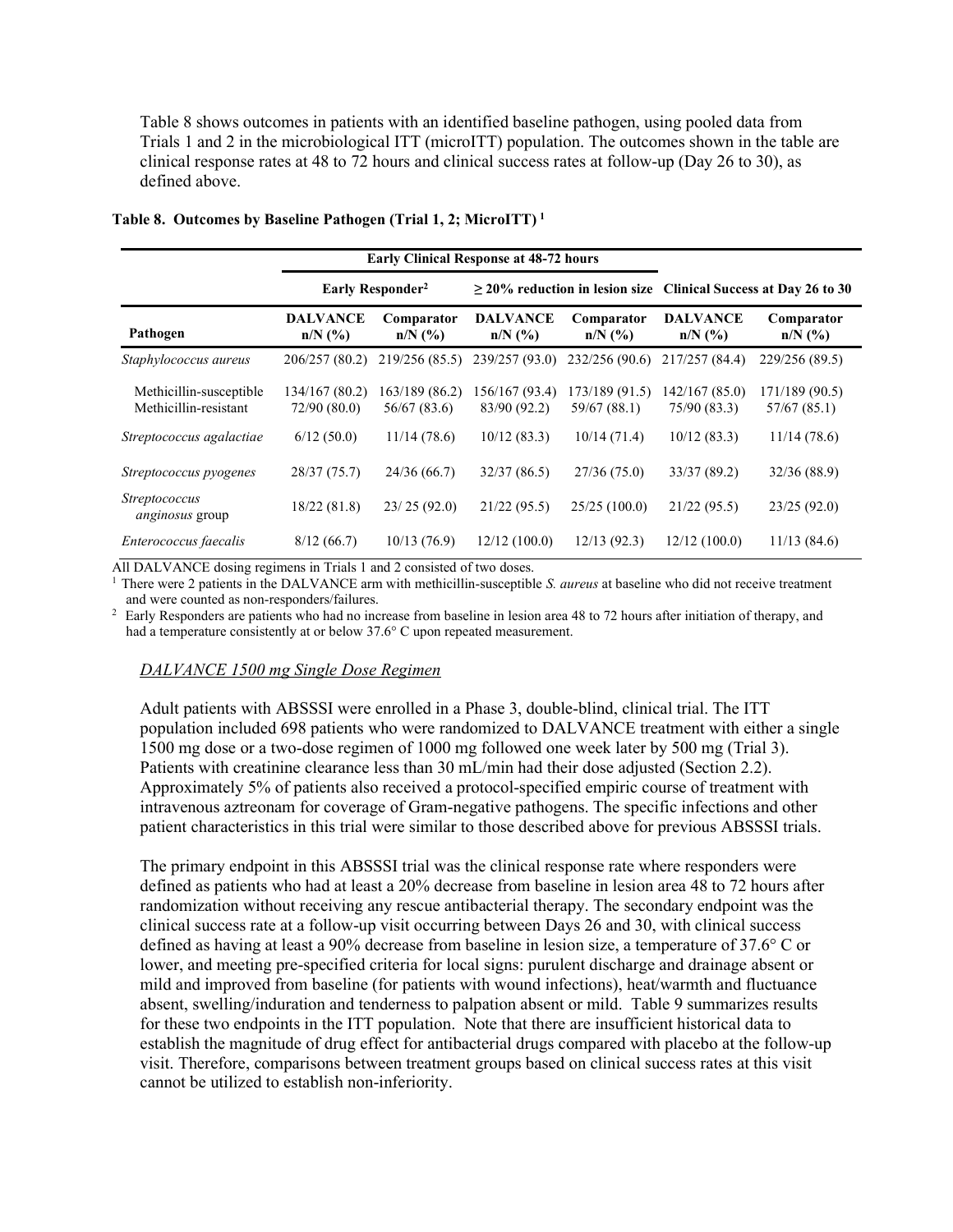|                                               | DALVANCE, n/N (%)   |                                                  |                                  |
|-----------------------------------------------|---------------------|--------------------------------------------------|----------------------------------|
|                                               | <b>Single Dose</b>  | Two doses                                        |                                  |
|                                               | $(1500 \text{ mg})$ | $(1000 \text{ mg Day } 1/500 \text{ mg Day } 8)$ | Difference $(95\% \text{ CI})^3$ |
| Clinical Responders at<br>$48-72$ Hours (ITT) | 284/349 (81.4)      | 294/349 (84.2)                                   | $-2.9$ ( $-8.5, 2.8$ )           |
| Clinical Success<br>at Day $26-30$ (ITT)      | 295/349 (84.5)      | 297/349 (85.1)                                   | $-0.6$ ( $-6.0, 4.8$ )           |
| Clinical Success<br>at Day $26-30$ (CE)       | 250/271 (92.3)      | 247/267 (92.5)                                   | $-0.3$ ( $-4.9, 4.4$ )           |

Table 9. Primary and Secondary Efficacy Results in ABSSSI Patients (Trial 3) 1,2

 $1$  There were 3 patients in the two-dose group who did not receive treatment and were counted as nonresponders.

<sup>2</sup> Patients who died or used non-study antibacterial therapy or had missing measurements were classified as non-responders.

<sup>3</sup> The 95% Confidence Interval (CI) is computed using the Miettinen and Nurminen approach.

Abbreviations: ITT-intent to treat; CE-clinically evaluable

Table 10 shows outcomes in patients with an identified baseline pathogen from Trial 3 in the microbiological ITT (microITT) population. The outcomes shown in the table are clinical response rates at 48 to 72 hours and clinical success rates at follow-up (Day 26 to 30), as defined above.

|                                                  | <b>Early Clinical Response at 48-72 hours</b><br>$>$ 20% reduction in lesion size |                                                        |                                                 |                                                                            |
|--------------------------------------------------|-----------------------------------------------------------------------------------|--------------------------------------------------------|-------------------------------------------------|----------------------------------------------------------------------------|
|                                                  |                                                                                   |                                                        | <b>Clinical Success at Day 26 to 30</b>         |                                                                            |
| Pathogen                                         | Single dose<br>$(1500 \text{ mg})$<br>$n/N$ (%)                                   | Two doses<br>(1000 mg Day 1/500 mg Day 8)<br>$n/N$ (%) | Single dose<br>$(1500 \text{ mg})$<br>$n/N$ (%) | Two doses<br>$(1000 \text{ mg Day } 1/500 \text{ mg Day } 8)$<br>$n/N$ (%) |
| Staphylococcus aureus                            | 123/139 (88.5)                                                                    | 133/156 (85.3)                                         | 124/139 (89.2)                                  | 140/156 (89.7)                                                             |
| Methicillin-susceptible<br>Methicillin-resistant | 92/103 (89.3)<br>31/36(86.1)                                                      | 89/96 (89.6)<br>48/61 (78.7)                           | 93/103 (90.3)<br>31/36(86.1)                    | 86/96 (89.6)<br>55/61 (90.2)                                               |
| Streptococcus agalactiae                         | 6/6(100.0)                                                                        | 4/6(66.7)                                              | 5/6(83.3)                                       | 5/6(83.3)                                                                  |
| Streptococcus anginosus<br>group                 | 31/33 (93.9)                                                                      | 19/19(100.0)                                           | 29/33 (87.9)                                    | 17/19(89.5)                                                                |
| Streptococcus pyogenes                           | 14/14(100.0)                                                                      | 18/22(81.8)                                            | 13/14(92.9)                                     | 19/22 (86.4)                                                               |
| Enterococcus faecalis                            | 4/4(100.0)                                                                        | 8/10(80.0)                                             | 4/4(100.0)                                      | 9/10(90.0)                                                                 |

#### Table 10. Outcomes by Baseline Pathogen (Trial 3; MicroITT)

In Trials 1, 2, and 3, all patients had blood cultures obtained at baseline. A total of 40 ABSSSI patients who received DALVANCE had bacteremia at baseline caused by one or more of the following bacteria: 26 S. aureus (21 MSSA and 5 MRSA), 6 S. agalactiae, 7 S. pyogenes, 2 S. anginosus group, and 1 E. faecalis. In patients who received DALVANCE, a total of 34/40 (85%) were clinical responders at 48-72 hours and  $32/40$  (80%) were clinical successes at Day 26 to 30.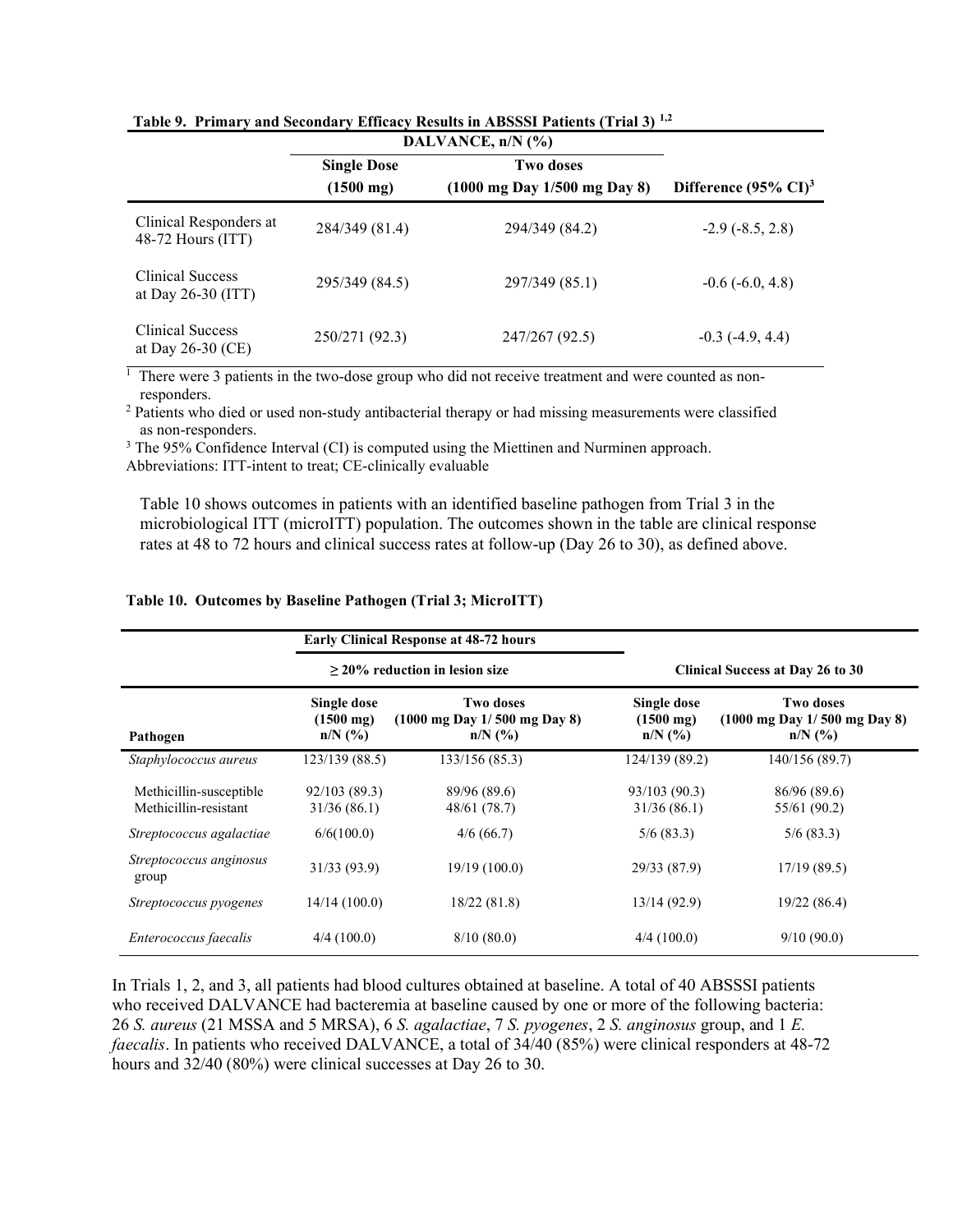# Clinical Study of DALVANCE in Pediatric Patients with Acute Bacterial Skin and Skin Structure Infections

The pediatric trial was a multicenter, open-label, randomized, actively controlled trial (NCT02814916, Trial 4 ) conducted in pediatric patients 3 months of age to less than 18 years with ABSSSI, not known or expected to be caused exclusively by Gram-negative organisms. Patients were randomized in a 3:3:1 ratio to receive either DALVANCE single-dose regimen, DALVANCE two-dose regimen, or comparator. The comparator regimens included IV vancomycin for methicillin-resistant Gram-positive infections, or IV oxacillin or flucloxacillin for methicillin-susceptible Gram-positive infections. Patients in the comparator arm received IV treatment for a minimum of 72 hours before an optional switch to oral therapy to complete a total of 10-14 days of antibacterial drug therapy. Additional 5 patients from birth to  $\leq$  3 months of age were enrolled and assigned to the DALVANCE single-dose regimen.

A study population of 191 pediatric patients received study medication (DALVANCE single dose regimen n=83, DALVANCE two-dose regimen n=78, comparator n=30); 62% of the patients were male and 89% were white, and 83% were from Eastern Europe. The pediatric age groups who received DALVANCE were as follows: 12 to < 18 years (n=58), 6 to < 12 years (n=49), 2 to < 6 years (n=35), 3 months to  $\leq 2$  years (n=14), and birth  $\leq 3$  months (n=5). Patients had diagnoses of major cutaneous abscess (53%), cellulitis (29%), or surgical site/traumatic wound infection (18%). The predominant pathogen at baseline was Staphylococcus aureus (84%).

The primary objective was to evaluate the safety and tolerability of DALVANCE. The trial was not powered for a comparative inferential efficacy analysis. Efficacy was assessed in the modified intent-totreat population  $(n=183)$  which included all randomized patients who received any dose of study drug and had a diagnosis of ABSSSI caused by Gram-positive organism(s). Patients with ABSSSI only caused by Gram-negative organisms were excluded. The five patients in the age group birth to < 3 months of age were not included in efficacy analyses since they were enrolled with expanded inclusion criteria and only received the single dose DALVANCE regimen. An early clinical response at 48–72 hours was defined as  $\geq$  20% reduction in lesion size compared to baseline and no receipt of rescue antibacterial therapy. The proportion of patients with early clinical response, was 97.3% (73/75) in the DALVANCE single-dose arm, 93.6% (73/78) in the DALVANCE two-dose arm, and 86.7% (26/30) in the comparator arm. The difference in responder rates between the dalbavancin single-dose and comparator arms was 10.7%, with an exact 97.5% confidence interval (CI) of (-1.7%, 31.6%). The difference in responder rates between the dalbavancin two-dose and comparator arms was 6.9%, with an exact 97.5% CI of (-6.4%, 27.7%).

Clinical cure was defined as resolution of the clinical signs and symptoms of infection, when compared to baseline, and no additional antibacterial treatment for the disease under study. In patients, 3 months of age or older in the mITT population, the clinical cure rate at the test of cure (TOC) visit (28  $\pm$  2 days) was 94.7% (71/75) in the DALVANCE single-dose arm, 92.3% (72/78) in the DALVANCE two-dose arm and 100% (30/30) in the comparator arm. The difference in cure rates between the dalbavancin singledose and comparator arms was -5.3%, with an exact 97.5% CI of (-15.1%, 10.5%). The difference in cure rates between the dalbavancin two-dose and comparator arms was -7.7%, with an exact 97.5% CI of (-17.9%, 8.3%).